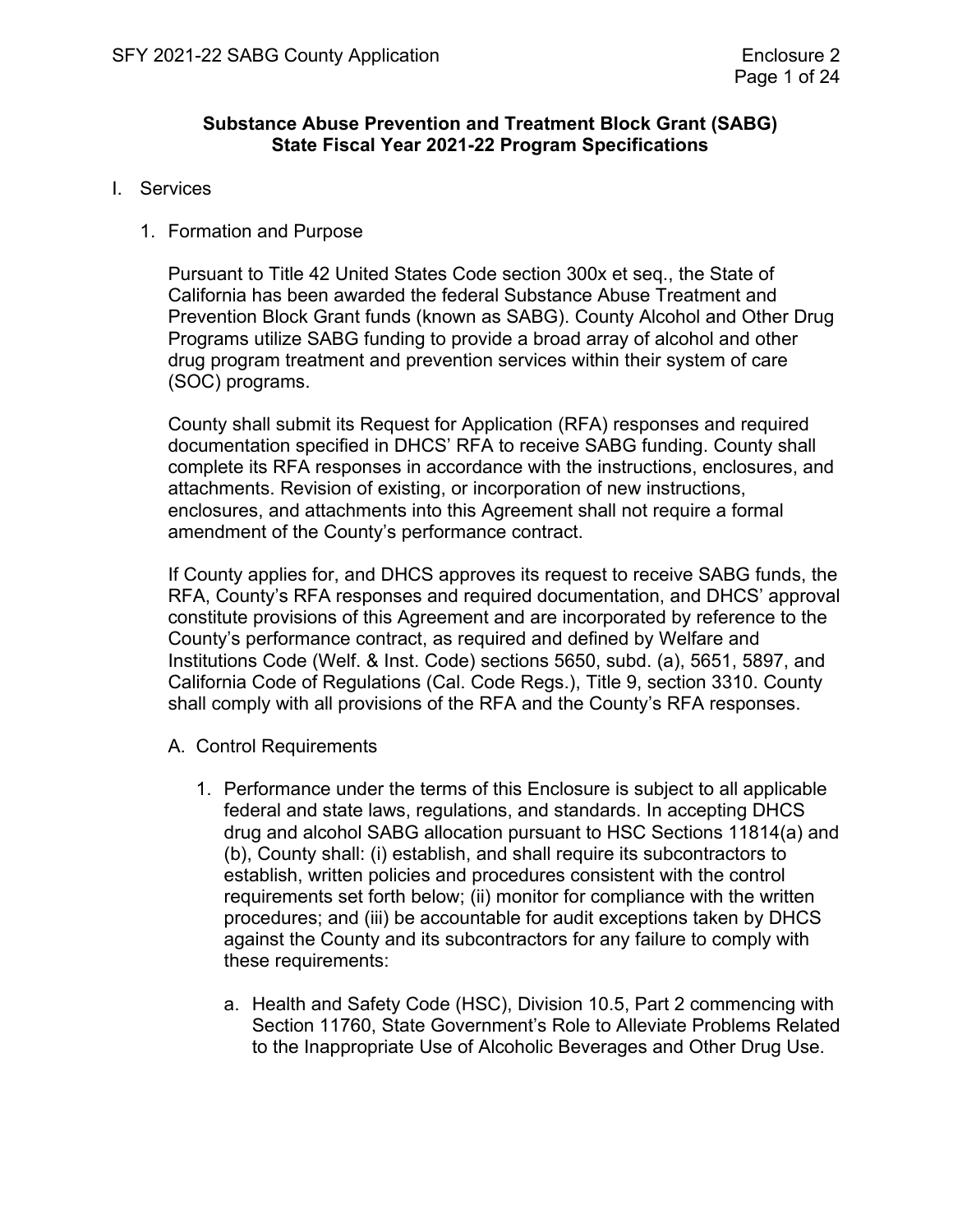- b. California Code of Regulations (CCR), Title 9, Division 4, commencing with Chapter 1 (herein referred to as Title 9).
- c. Government Code (GC), Title 2, Division 4, Part 2, Chapter 2, Article 1.7, Federal Block Grant Funds.
- d. GC, Title 5, Division 2, Part 1, Chapter 1, Article 7, Federally Mandated Audits of Block Grant Funds Allocated to Local Agencies, commencing with Section 53130.
- e. United State Code (USC), Title 42, Chapter 6A, Subchapter XVII, Part B, Subpart ii, commencing with Section 300x-21, Block Grants for Prevention and Treatment of Substance Abuse.
- f. Code of Federal Regulations (CFR), Title 45, Part 75, Uniform Administration Requirements, Cost Principles, and Audit Requirements for Federal Awards.
- g. CFR, Title 45, Part 96, Block Grants.
- h. CFR, Title 42, Part 2, Confidentiality of Substance Use Disorder Patient Records.
- i. Title 42, CFR, Part 8, Medication Assisted Treatment for Opioid Use Disorders.
- j. CFR, Title 21, Chapter II, Drug Enforcement Administration, Department of Justice.
- k. State Administrative Manual (SAM), Chapter 7200, General Outline of Procedures.

County shall be familiar with the above laws, regulations, and guidelines and shall assure that its subcontractors are also familiar with such requirements.

- 2. The provisions of this Enclosure are not intended to abrogate any provisions of law or regulation, or any standards existing or enacted during the term of this Contract.
- 3. County shall adhere to the applicable provisions of Title 45, CFR, Part 75 and Part 96 in the expenditure of SABG funds.
- 4. County and all its subcontractors shall comply with the Minimum Quality Drug Treatment Standards for SABG for all Substance Use Disorder (SUD) treatment programs either partially or fully funded by SABG. The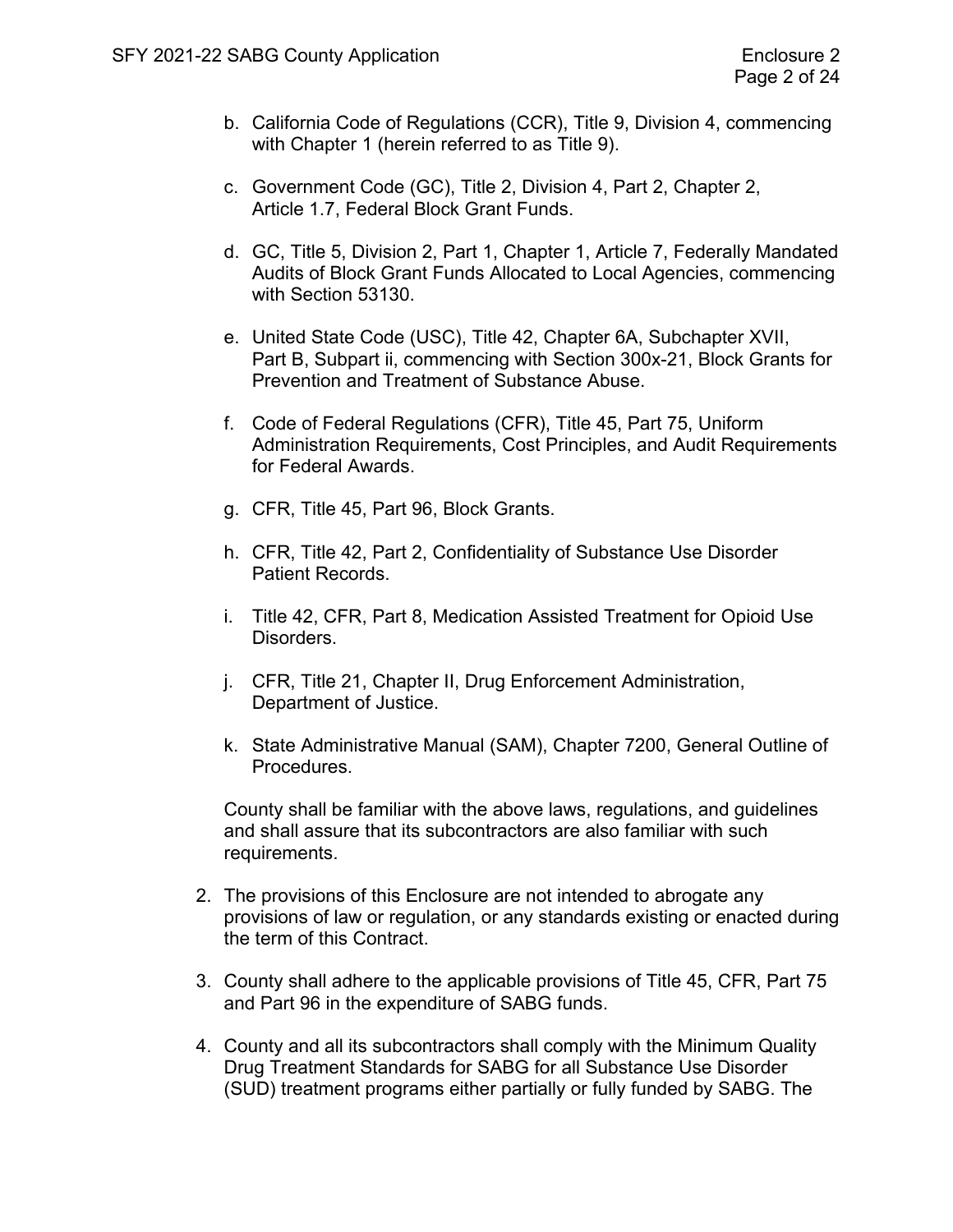Minimum Quality Drug Treatment Standards for SABG are attached to this Contract in Enclosure 4.

- 2. General Provisions
	- A. Restrictions on Salaries

County agrees that no part of any federal funds provided under this Contract shall be used by the County or its subcontractors to pay the salary and wages of an individual at a rate in excess of Level II of the Executive Schedule, as found online at: [https://grants.nih.gov/grants/policy/salcap\\_summary.htm](https://grants.nih.gov/grants/policy/salcap_summary.htm)

- B. Primary Prevention
	- 1. The SABG regulation defines "Primary Prevention Programs" as those programs "directed at individuals who have not been determined to require treatment for substance abuse" (45 CFR 96.121), and "a comprehensive prevention program which includes a broad array of prevention strategies directed at individuals not identified to be in need of treatment" (45 CFR 96.125). Primary prevention includes strategies, programs, and initiatives which reduce both direct and indirect adverse personal, social, health, and economic consequences resulting from problematic Alcohol and Other Drug (AOD) availability, manufacture, distribution, promotion, sales, and use. The desired result of primary prevention is to promote safe and healthy behaviors and environments for individuals, families, and communities. The County shall expend not less than its allocated amount of the SABG Primary Prevention Set-Aside funds on primary prevention activities as described in the SABG requirements (45 CFR 96.125).
	- 2. County is required to have a current and DHCS approved County Strategic Prevention Plan (SPP). The SPP must demonstrate that the County utilized the Substance Abuse and Mental Health Services Administration's Strategic Prevention Framework (SPF) in developing the plan as described online at: [https://www.samhsa.gov/sites/default/files/20190620-samhsa-strategic](https://www.samhsa.gov/sites/default/files/20190620-samhsa-strategic-prevention-framework-guide.pdf)[prevention-framework-guide.pdf.](https://www.samhsa.gov/sites/default/files/20190620-samhsa-strategic-prevention-framework-guide.pdf)

DHCS will only approve SPP's that demonstrate that the County utilized the SPF. County shall:

- a. Follow DHCS guidelines provided in the Strategic Prevention Plan (SPP) Workbook for Counties to ensure utilization of the SPF. [\(https://www.dhcs.ca.gov/provgovpart/Pages/Primary-Prevention.aspx\)](https://www.dhcs.ca.gov/provgovpart/Pages/Primary-Prevention.aspx)
- b. Begin preparing a new SPP 15 months prior to the expiration date of the current SPP.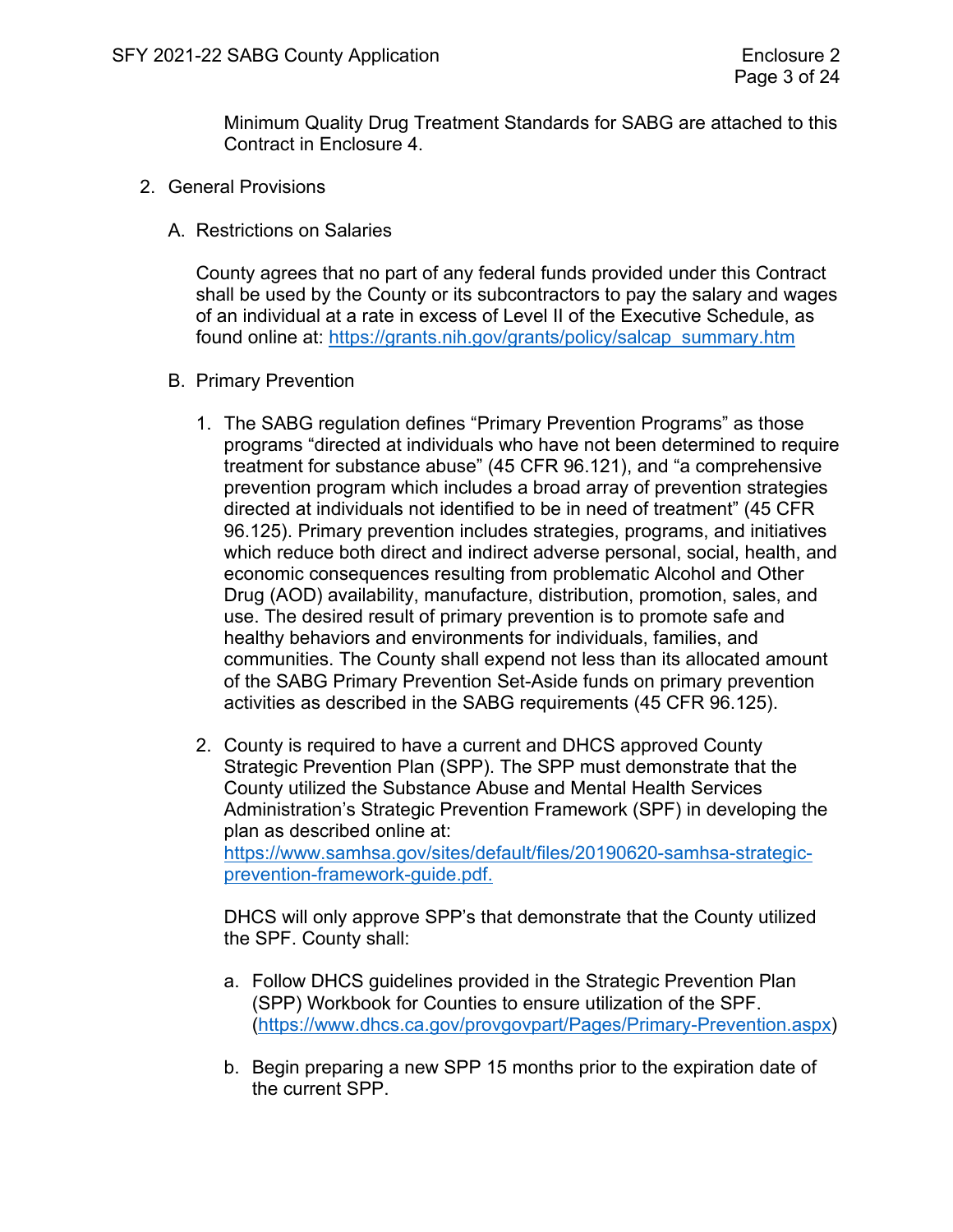- c. Participate with the Strategic Training and Education for Prevention Planning (STEPP) Project and adhere to the STEPP timeline that includes deadlines for submitting each SPP chapter to the DHCS Prevention Analyst for review.
- d. Submit drafts of each SPP chapter to DHCS Prevention Analyst for review and conditional approval according to the STEPP timeline.
- e. Submit a completed draft of the SPP to DHCS Prevention Analyst no later than May 31 that includes the previously approved chapters for final review and approval.
- f. Attend STEPP webinars to learn how to enter the SPPP into the Primary Prevention Substance Use Disorder Data Service (PPSDS) according to the DHCS PPSDS Data Entry User Guide and the PPSDS Data Quality Standards. Counties must complete SPP entry into PPSDS by May 31 in order for counties and providers to begin entering data for the new fiscal year on July 1. [\(http://www.dhcs.ca.gov/provgovpart/Documents/Substance%20Use%](http://www.dhcs.ca.gov/provgovpart/Documents/Substance%20Use%20Disorder-PPFD/PPSDS_Data_Quality_Standards.pdf) [20Disorder-PPFD/PPSDS\\_Data\\_Quality\\_Standards.pdf\)](http://www.dhcs.ca.gov/provgovpart/Documents/Substance%20Use%20Disorder-PPFD/PPSDS_Data_Quality_Standards.pdf).
- C. Friday Night Live

Counties, contractors, and subcontractors receiving SABG Friday Night Live (FNL) funding must:

- 1. Engage in programming that meets the FNL Youth Development Standards of Practice, Operating Principles and Core Components outlined at [http://fridaynightlive.org/about-us/cfnlp-overview/.](http://fridaynightlive.org/about-us/cfnlp-overview/)
- 2. Use the prevention data collection and reporting service for all FNL reporting including profiles and chapter activity.
- 3. Follow the FNL Data Entry Instructions for the PPSDS as provided by DHCS.
- 4. Meet the Member in Good Standing (MIGS) requirements, as determined by DHCS in conjunction with the California Friday Night Live Collaborative and the California Friday Night Live Partnership. Counties and/or subcontractors that do not meet the MIGS requirements shall obtain technical assistance and training services from the California Friday Night Live Partnership and develop a technical assistance plan detailing how the County intends to ensure satisfaction of the MIGS requirements for the next review.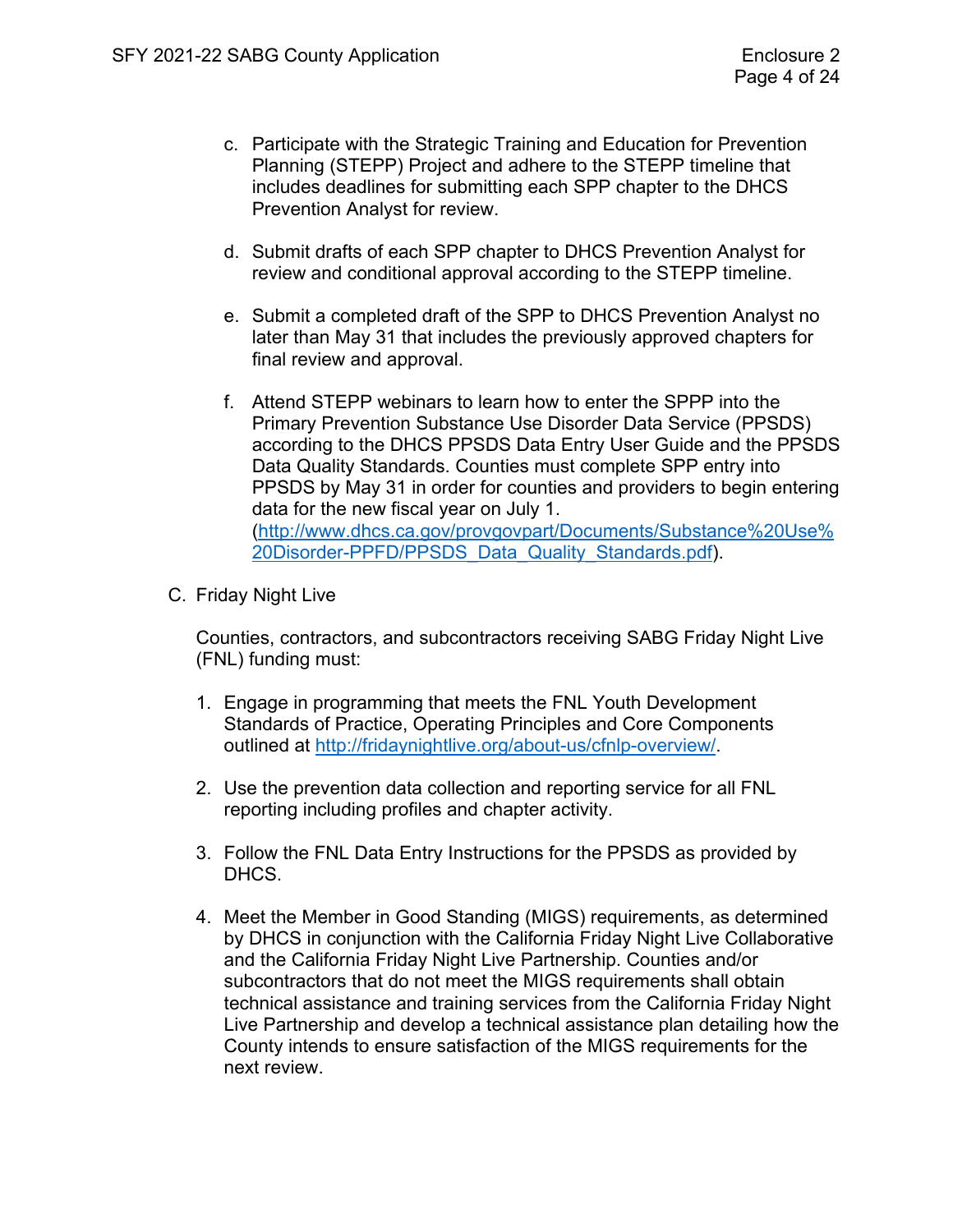## D. Perinatal Practice Guidelines

County shall comply with the perinatal program requirements as outlined in the Perinatal Practice Guidelines as listed online: <https://www.dhcs.ca.gov/individuals/Pages/Perinatal-Services.aspx>

The County shall comply with the current version of these guidelines until new Perinatal Practice Guidelines are established and adopted. County must adhere to the Perinatal Practice Guidelines, regardless of whether the County exchanges perinatal funds for additional discretionary funds.

- E. Funds identified in this Contract shall be used exclusively for county alcohol and drug abuse services to the extent activities meet the requirements for receipt of federal block grant funds for prevention and treatment of substance abuse described in subchapter XVII of Chapter 6A of Title 42, the USC.
- F. Room and Board for Transitional Housing, Recovery Residences, and Drug Medi-Cal Organized Delivery System (DMC-ODS) Residential Treatment

County may use SABG discretionary funds, or SABG perinatal funds (for perinatal beneficiaries only), to cover the cost of room and board of residents in short term (up to 24 months) transitional housing and recovery residences. SABG discretionary funds, or SABG perinatal funds (for perinatal beneficiaries only), may also be used to cover the cost of room and board of residents in DMC-ODS residential treatment facilities. For specific guidelines on the use of SABG funds for room and board, please refer to the SABG Policy Manual.

- G. Cost-Sharing Assistance
	- 1. Definition
		- a. "Cost-sharing" means the share of costs paid out of pocket by an individual. Block grant funds may be used to cover health insurance deductibles, coinsurance, and copayments, or similar charges to assist eligible individuals in meeting their cost-sharing responsibilities. Costsharing assistance does not include premiums, balance billing amounts for non-network providers, or the cost of non-covered services.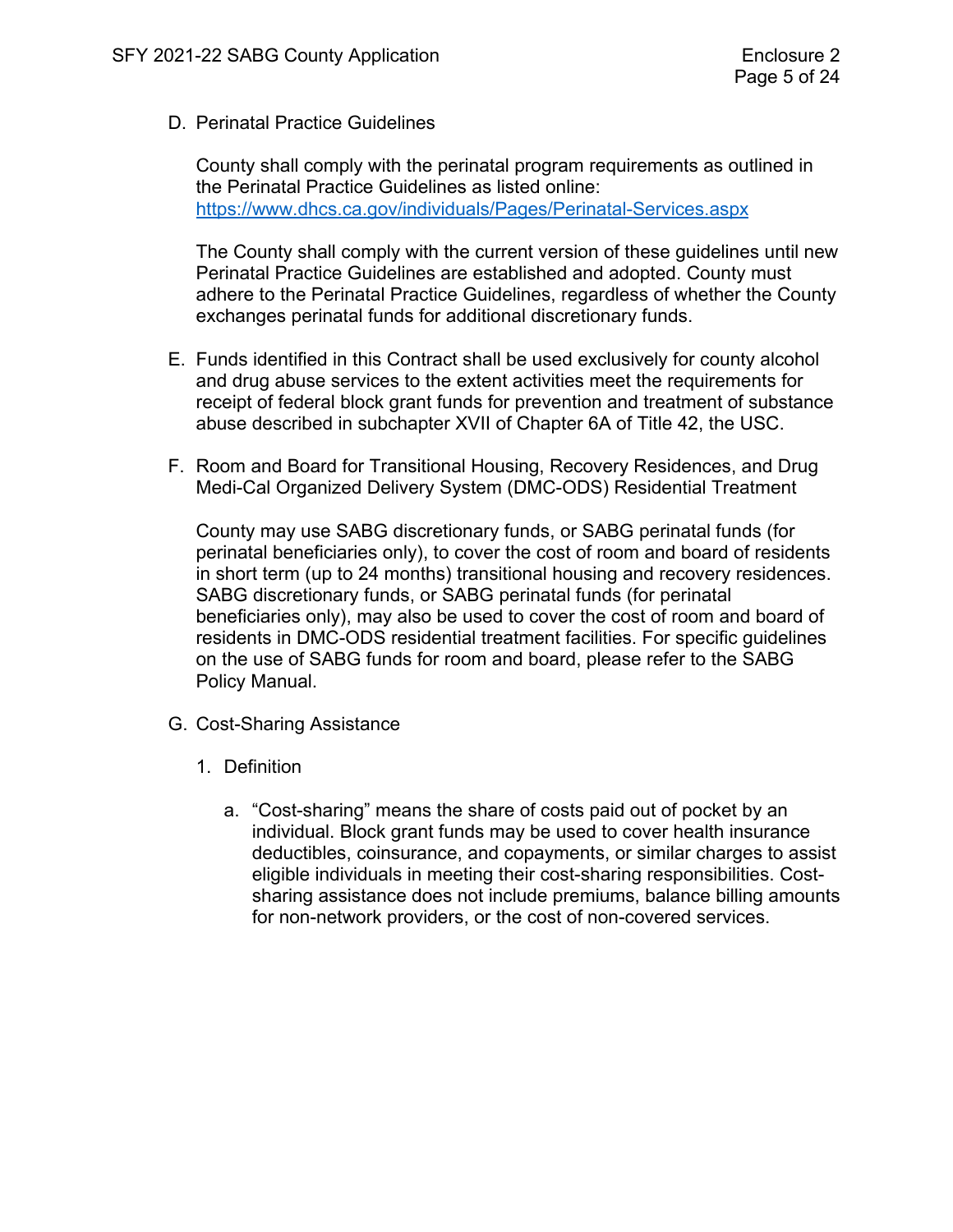- 2. Cost-Sharing Assistance Procedures and Policies
	- a. Cost-sharing assistance for private health insurance with SABG may only be used with a DHCS-approved SABG County Application.
	- b. To utilize cost-sharing assistance, providers must be a subrecipient of block grant funds, and cost sharing must be a block grant authorized service.
	- c. Providers must have policies and procedures for cost-sharing assistance for private health insurance, to include how individuals will be identified as eligible, how cost sharing will be calculated, and how funding for cost sharing will be managed and monitored.
	- d. Mechanisms must be in place to verify insurance coverage and the deductibles (individual and family) applicable, the coinsurance applicable, and/or the copayment parameters and amounts applicable to that policy before insurance participation.
	- e. Cost-sharing assistance must be authorized in the networks' provider contract, for helping individual clients pay for cost sharing for SABG authorized services, if appropriate and cost effective.
	- f. Providers shall take into consideration the availability of other sources of funding for medical coverage (e.g., Medi-Cal, CHIP, workers compensation, Social Security Income (SSI), Medicare, and Veterans Affairs (VA)) and cost-sharing assistance when determining how to operationalize a cost-sharing assistance program.
	- g. Providers must have the ability to determine the cost-sharing amounts for deductibles, coinsurance, and copayments to assist eligible clients in meeting their cost-sharing responsibilities under a health insurance or benefits program.
	- h. Payments are to be made directly to the provider of service. It is prohibited to make cash payments to intended recipients of health services.
	- i. Providers must be able to determine if the individual is eligible for costsharing assistance and the allowable amount.
	- j. Facilities providing SUD services to individuals seeking SABG-funded cost-sharing support must maintain a contract with County. All reimbursements to the provider are to be based on the standard contracted rate with that facility, not the rate reimbursed to the provider from the insurance carrier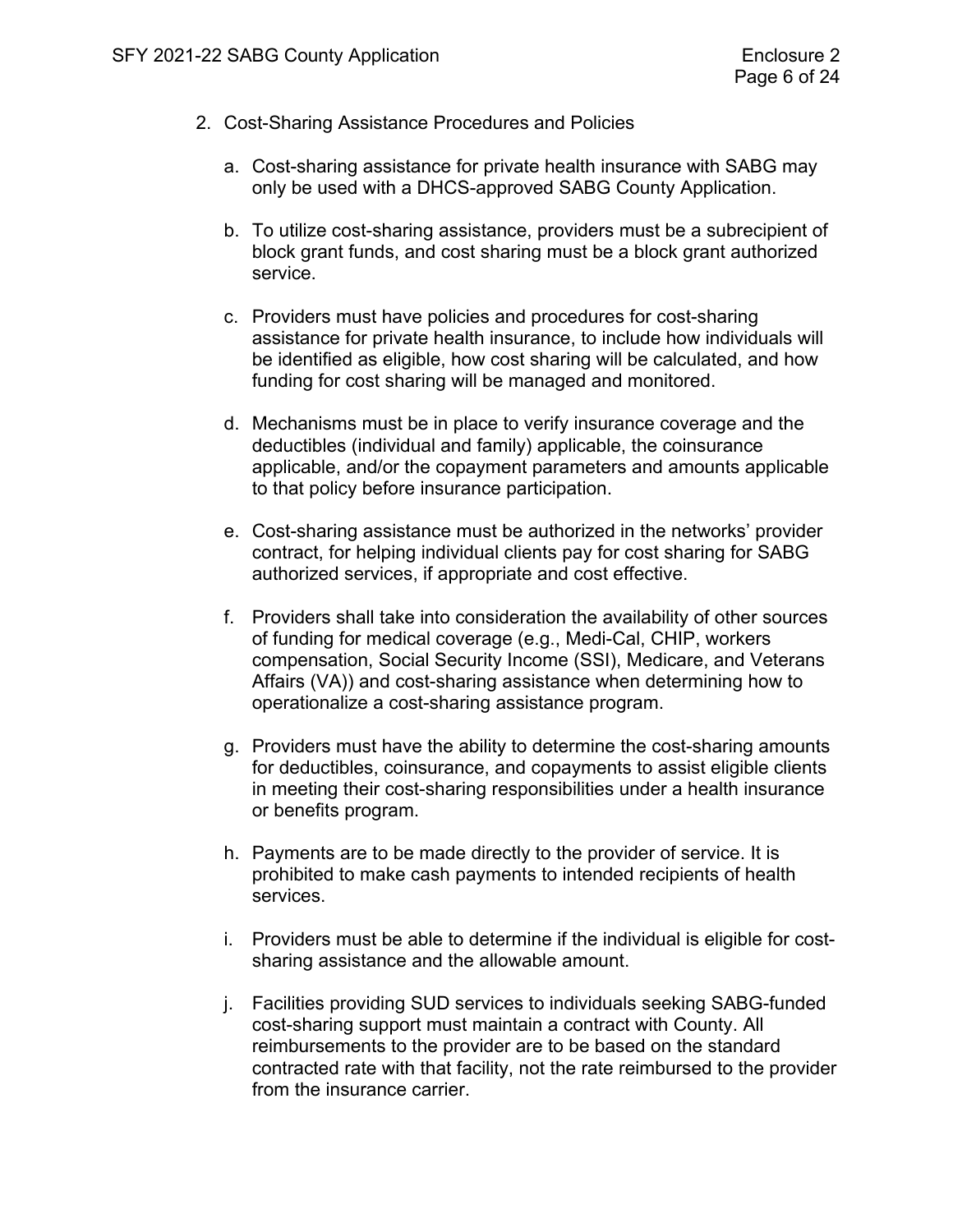- 3. Individual Financial Eligibility
	- a. Document the evidence that an individual's gross monthly household income is at or below 138% of the Federal Poverty Level (FPL) Guidelines.
	- b. Conduct an inquiry regarding each individual's continued financial eligibility no less than once each month.
	- c. Document the evidence of each financial screening in individual's records.
- 4. Individual Cost-Sharing Allowable Amount
	- a. Individual's insurance deductible for block grant authorized services is allowable only when the provider is able to determine the balance of the deductible owed. The provider may request the individual contact their insurer upon check-in to confirm the deductible amount owed. Payments for an insured client are applied to the actual cost of treatment, up to, but not to exceed the amount of the deductible obligation or the treatment provided, whichever is less. Payment towards a deductible cannot be paid outside of the direct payment for treatment nor exceed the cost of treatment provided.
	- b. Individual's coinsurance for block grant authorized services is allowable only when the provider is able to verify the coinsurance amount.
	- c. Individual's insurance copayment for block grant authorized services is allowable only when the provider is able to determine the copayment amount. The amount of the copayment shall not exceed the total cost of behavioral health service.
	- d. Providers must document the evidence of each deductible, coinsurance, and copayment amount in an individual's records.
	- e. Insurance deductibles are generally applicable to the calendar year. The potential exists for an individual to seek financial assistance from SABG funds for deductibles applicable to two separate insurance periods during a fiscal period. All the above requirements apply to lending support for multiple request of assistance in a fiscal period.
- 5. Monitoring
	- a. Counties will perform oversight of contracted providers to ensure compliance with the terms set forth in this Enclosure. Additionally,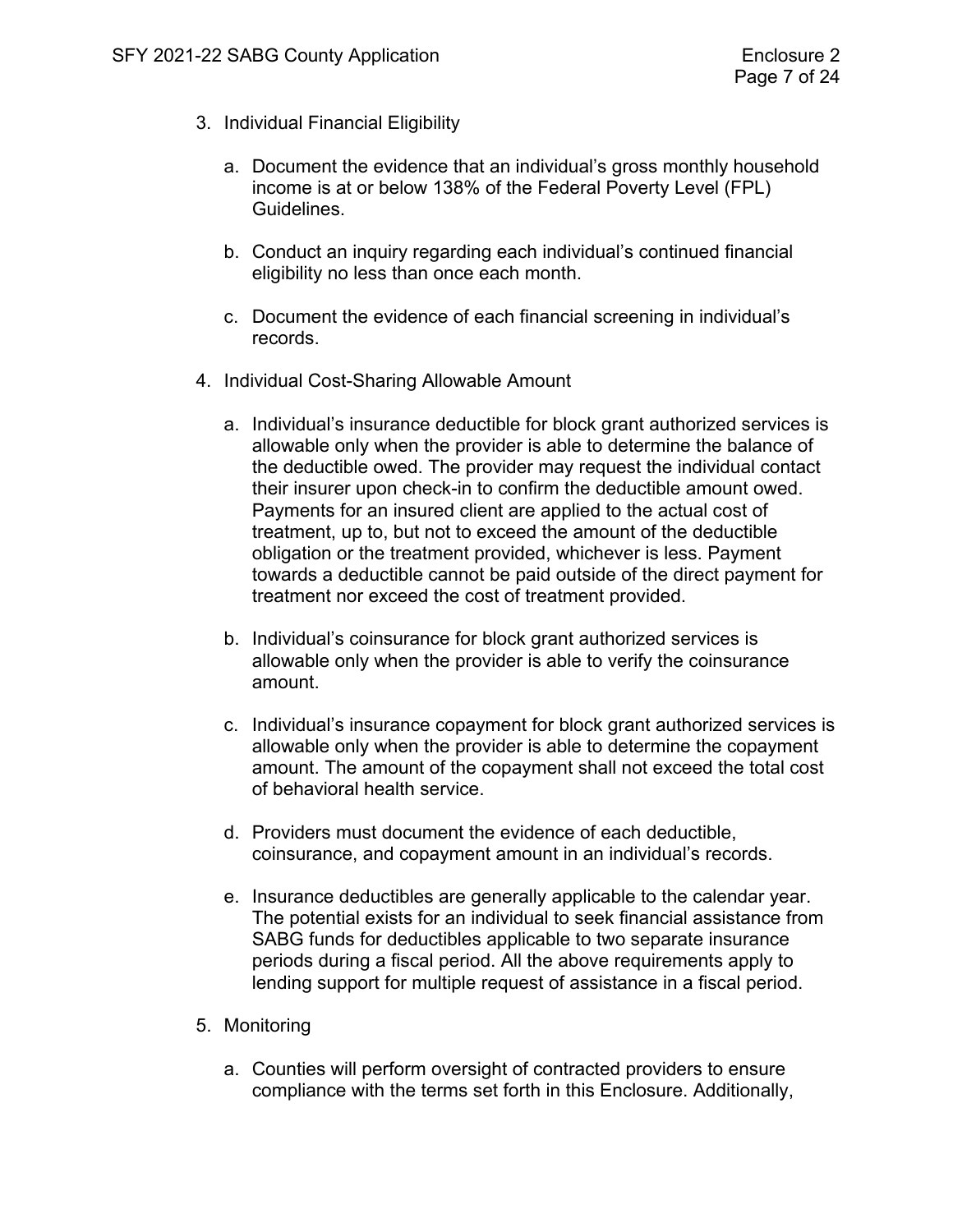counties shall submit an annual report at the end of each state fiscal year in conjunction with the final quarterly invoice, which shall contain the following information:

- i. A list of contracted providers who have received cost-sharing funds;
- ii. The number of individuals provided cost-sharing assistance; and
- iii. The total dollars paid for cost sharing.
- b. DHCS will monitor the counties' corresponding policy and cost sharing records in respect to contracted provider monitoring with the appropriate recommendations, findings, or corrective action required in performance improvement projects.
- H. HIV Early Intervention Services
	- 1. Definition
		- a. "Oral Fluid Rapid HIV Test" is defined as an oral-based test in which medical professionals test at-risk individuals for human immunodeficiency virus (HIV), the virus that causes acquired immunodeficiency syndrome (AIDS), with results within minutes.
		- b. "Pre- and Post-Test Counseling" is defined to mean persons who test positive for HIV should be counseled, either on-site or through referral, concerning the behavioral, psychosocial, and medical implications of HIV infection. Health care providers should assess the need for immediate medical care and psychosocial support. Providers should link persons with newly diagnosed HIV infection to services provided by healthcare personnel experienced in the management of HIV infection. Additional services that might be needed include reproductive counseling, risk-reduction counseling, and case management. Providers should follow up to ensure that patients have received services for any identified needs. Persons with HIV infection should be educated about the importance of ongoing medical care and what to expect from these services.
	- 2. HIV EIS Procedures and Policies
		- a. California permits counties to use up to five percent of their total SFY SABG allocation for oral fluid rapid HIV testing as well as HIV pre- and post-test counseling. The five percent limit is federally imposed, and counties that exceed this limitation will be noncompliant with this federal requirement.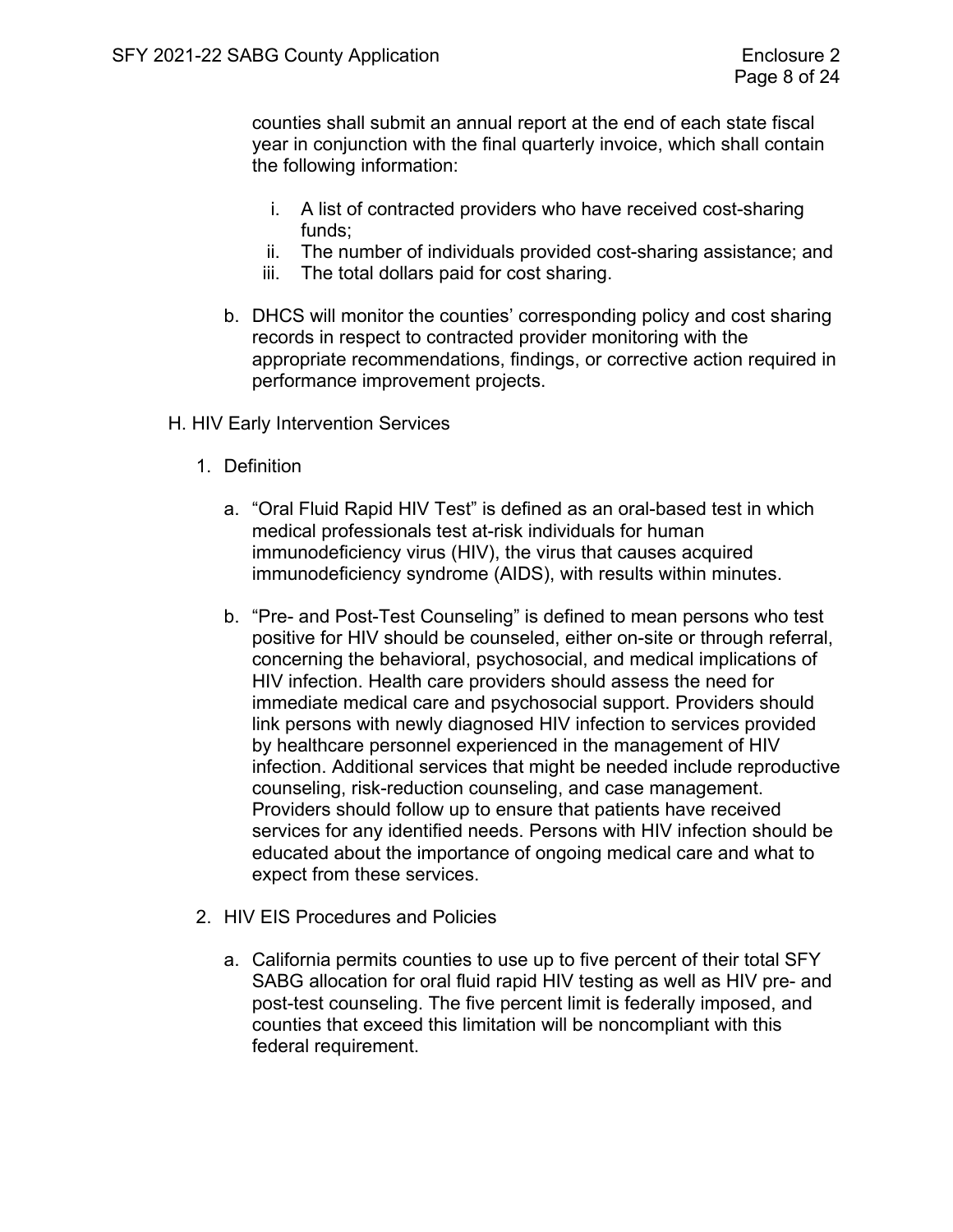- b. Instead of a traditional set-aside, in which a portion of the county's total SFY SABG allocation is earmarked to be spent only on certain services and activities, DHCS will establish an annual HIV EIS allowance for each county. Counties may use their Discretionary SABG funds for HIV EIS activities up to, but not exceeding, the predetermined allowance amount.
- c. County use of SABG funds for HIV EIS is voluntary.
- d. HIV EIS services may only be conducted with the informed consent of the individual. HIV EIS will not be a requisite to receiving treatment services for SUD or any other services for individuals.
- e. Participating counties must comply with all relevant block grant laws and regulations.
- 3. Claiming Reimbursement for HIV EIS
	- a. DHCS will provide counties service codes for HIV EIS upon release of the first SABG quarterly invoice each SFY. Counties must use HIV EIS service codes to record all such expenditures in their quarterly invoices throughout the SFY. As with other SABG service codes used in quarterly invoices, the HIV EIS service codes must also be used in the SUD Cost Reporting System for final settlement of county SABG costs.
- 4. Oversight
	- a. DHCS will continue to monitor counties and participating programs to ensure compliance with block grant laws and regulations. These laws and regulations are inclusive of 45 CFR §96.128, 45 CFR §96.135 regarding restrictions on grant expenditures, and 45 CFR §96.137 regarding payment.
	- b. Any county that exceeds their five percent HIV EIS allowance will not receive reimbursement with SABG funds for costs that exceed their allowance. Counties will be responsible for all costs exceeding the five percent HIV EIS allowance.
- I. Restrictions on Use of SABG Funds to Pay for Services Reimbursable by Medi-Cal
	- 1. County shall not utilize SABG funds to pay for a service that is reimbursable by Medi-Cal.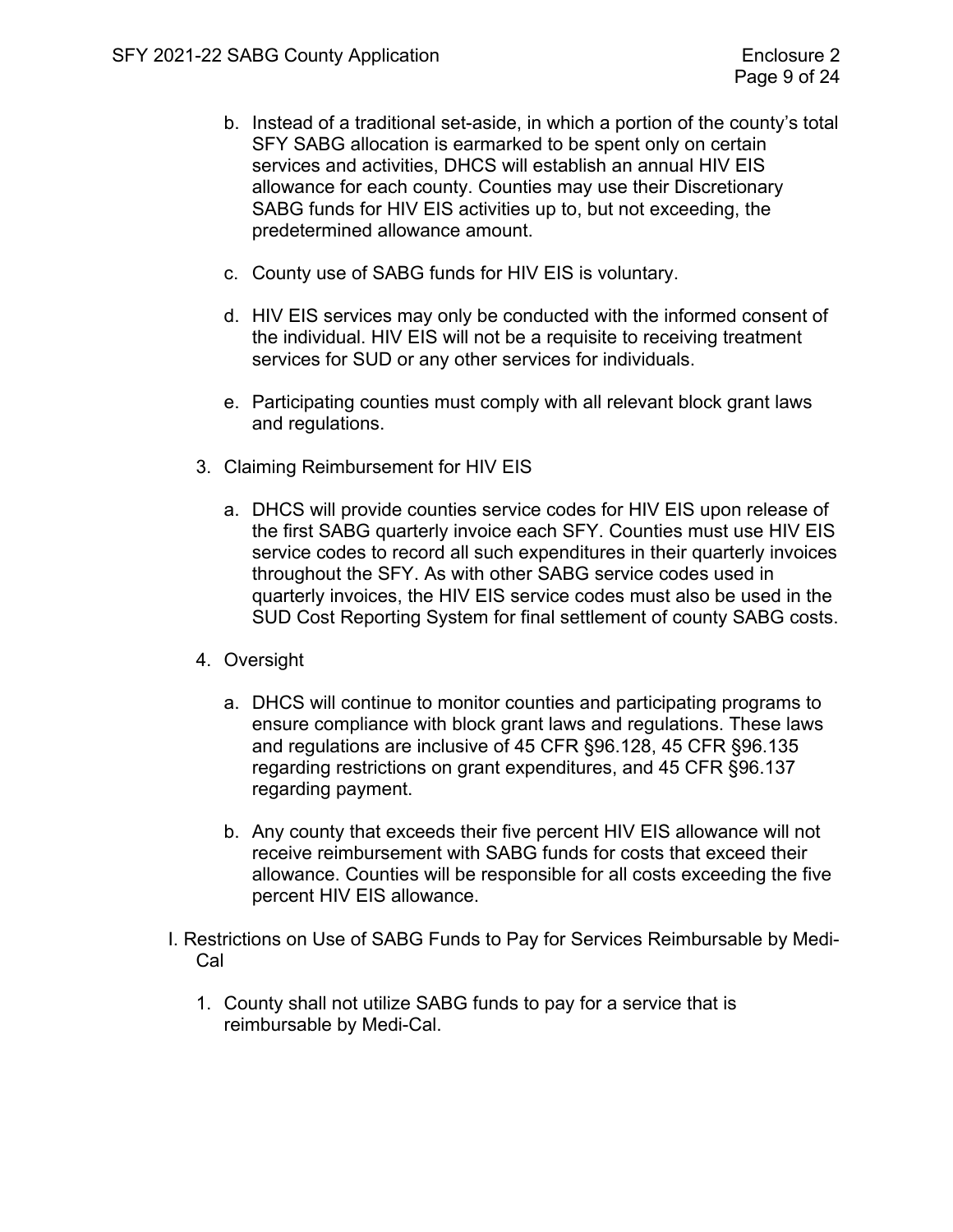- 2. The County may utilize SABG funds to pay for a service included in the California State Plan or the Drug Medi-Cal Organized Delivery System (DMC-ODS), but which is not reimbursable by Medi-Cal.
- 3. If the County utilizes SABG funds to pay for a service that is included in the California State Plan or the DMC-ODS, the County shall maintain documentation sufficient to demonstrate that Medi-Cal reimbursement was not available.
- 2. Performance Provisions
	- A. Monitoring
		- 1. County's performance under the Performance Contract and the SABG County Application, shall be monitored by DHCS during the term of the Performance Contract. Monitoring criteria shall include, but not be limited to:
			- a. Whether the quantity of work or services being performed conforms to Enclosures 2, 3, 4, and 5.
			- b. Whether the County has established and is monitoring appropriate quality standards.
			- c. Whether the County is abiding by all the terms and requirements of this Contract.
			- d. Whether the County is abiding by the terms of the Perinatal Practice Guidelines.
			- e. Whether the County conducted annual onsite monitoring reviews of services and subcontracted services for programmatic and fiscal requirements. County shall submit copy of its monitoring and audit reports to DHCS within two weeks of issuance. Reports shall be sent via a Secure Managed File Transfer system specified by DHCS.
		- 2. Failure to comply with the above provisions shall constitute grounds for DHCS to suspend or recover payments, subject to the County's right of appeal, or may result in termination of the Contract, or both.
	- B. Performance Requirements
		- 1. County shall provide services based on funding set forth in this application and under the terms of this agreement.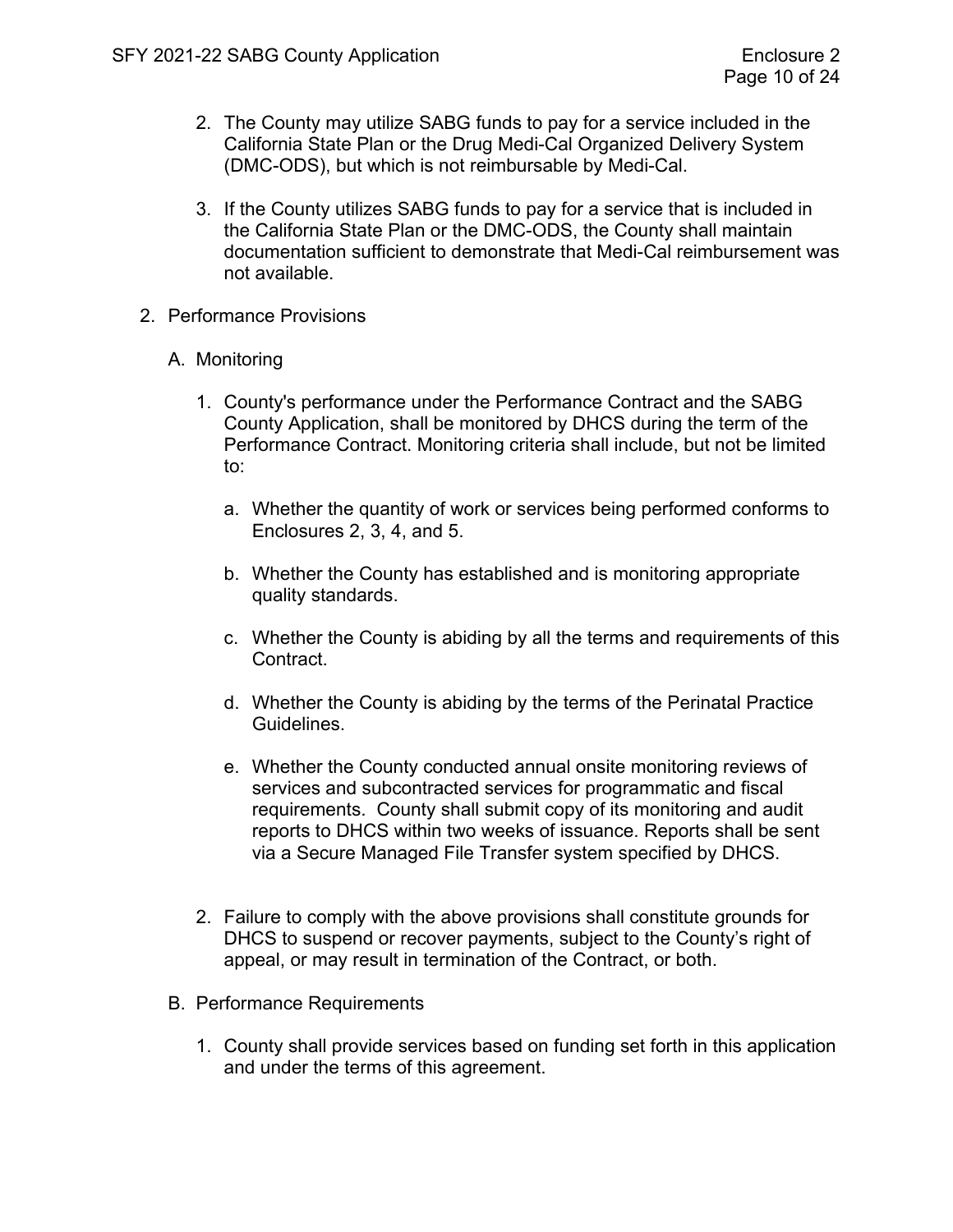- 2. County shall provide services to all eligible persons in accordance with state and federal statutes and regulations. County shall assure that in planning for the provision of services, the following barriers to services are considered and addressed:
	- a. Lack of educational materials or other resources for the provision of services.
	- b. Geographic isolation and transportation needs of persons seeking services or remoteness of services.
	- c. Institutional, cultural, and/or ethnicity barriers.
	- d. Language differences.
	- e. Lack of service advocates.
	- f. Failure to survey or otherwise identify the barriers to service accessibility.
	- g. Needs of persons with a disability.
- 3. County shall comply with any additional requirements of the documents that have been incorporated herein by reference, including, but not limited to, those on the list of Documents Incorporated by Reference in Enclosure 4.
- 4. The funds described in this Enclosure shall be used exclusively for providing alcohol and/or drug program services.

DHCS shall issue a report to County after conducting monitoring, utilization, or auditing reviews of the county or county subcontracted providers. When the DHCS report identifies non-compliant services or processes, it shall require a Corrective Action Plan (CAP). The County, in coordination with its subcontracted provider, shall submit a CAP to DHCS within the designated timeframe specified by DHCS. The CAP shall be sent by secure, encrypted e-mail to: [SABGCompliance@dhcs.ca.gov](mailto:SABGCompliance@dhcs.ca.gov)

- 5. The CAP shall:
	- a. Restate each deficiency.
	- b. List all of actions to be taken to correct each deficiency.
	- c. Identify the date by which each deficiency shall be corrected.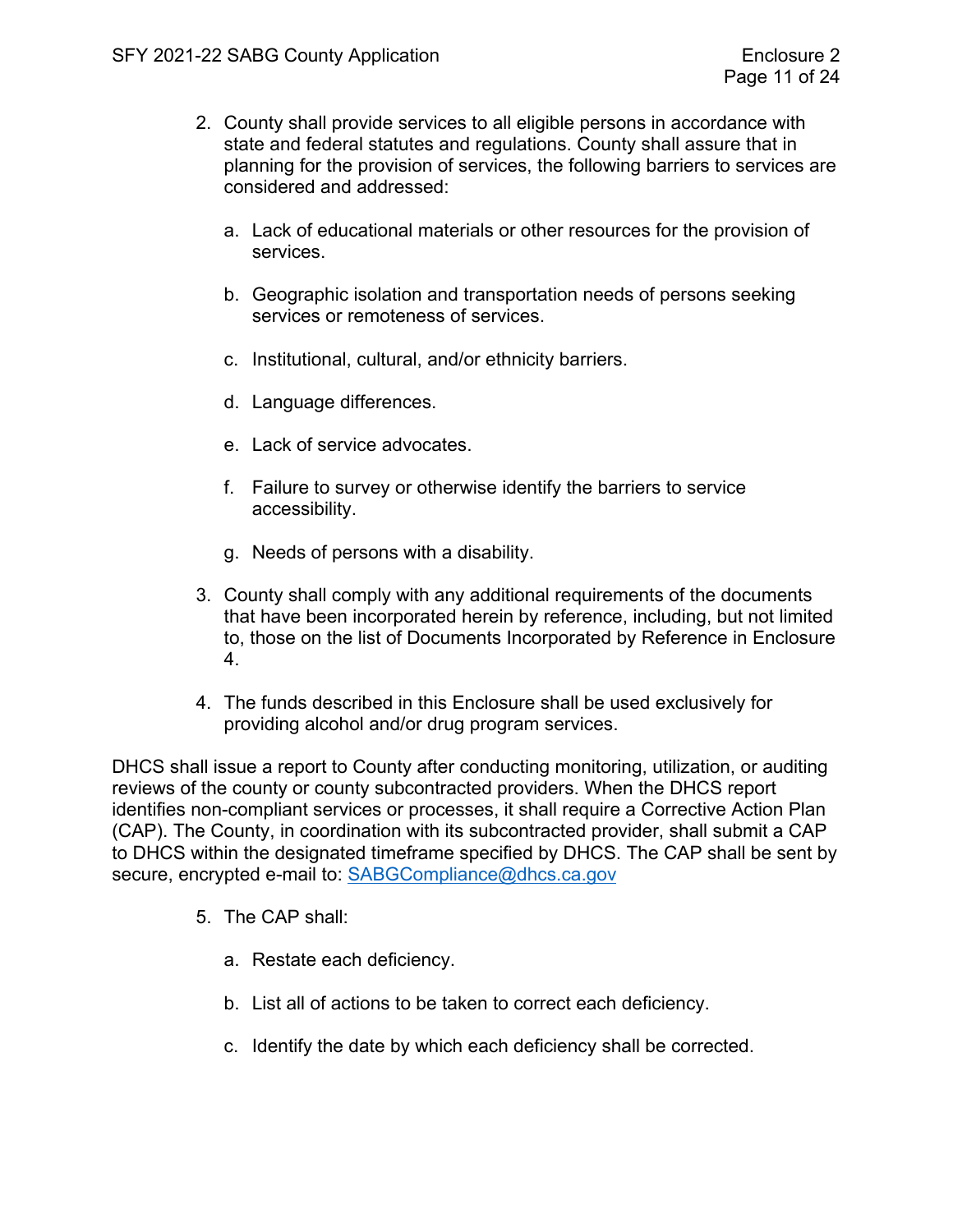- d. Identify the individual who will be responsible for correction and ongoing compliance.
- 6. DHCS will provide written approval of the CAP to the County within 30 calendar days. If DHCS does not approve the CAP submitted by the County, DHCS will provide guidance on the deficient areas and request an updated CAP from the County with a new deadline for submission.
- 7. If the County does not submit a CAP, or, does not implement the approved CAP provisions within the designated timeline, then DHCS may withhold funds until the County is in compliance. DHCS shall inform the County when funds will be withheld.
- C. Sub-recipient Pre-Award Risk Assessment

County shall comply with the sub-recipient pre-award risk assessment requirements contained in 45 CFR 72.205 (HHS awarding agency review of risk posed by applicants). County shall review the merit and risk associated with all potential subcontractors annually prior to making an award.

County shall perform and document annual sub-recipient pre-award risk assessments for each subcontractor and retain documentation for audit purposes.

## II. General

1. Additional Contract Restrictions

This Contract is subject to any additional restrictions, limitations, or conditions enacted by the Congress, or any statute enacted by the Congress, which may affect the provisions, terms, or funding of this Contract in any manner.

2. Hatch Act

County agrees to comply with the provisions of the Hatch Act (USC, Title 5, Part III, Subpart F., Chapter 73, Subchapter III), which limit the political activities of employees whose principal employment activities are funded in whole or in part with federal funds.

3. No Unlawful Use or Unlawful Use Messages Regarding Drugs

County agrees that information produced through these funds, and which pertains to drugs and alcohol-related programs, shall contain a clearly written statement that there shall be no unlawful use of drugs or alcohol associated with the program. Additionally, no aspect of a drug or alcohol-related program shall include any message on the responsible use, if the use is unlawful, of drugs or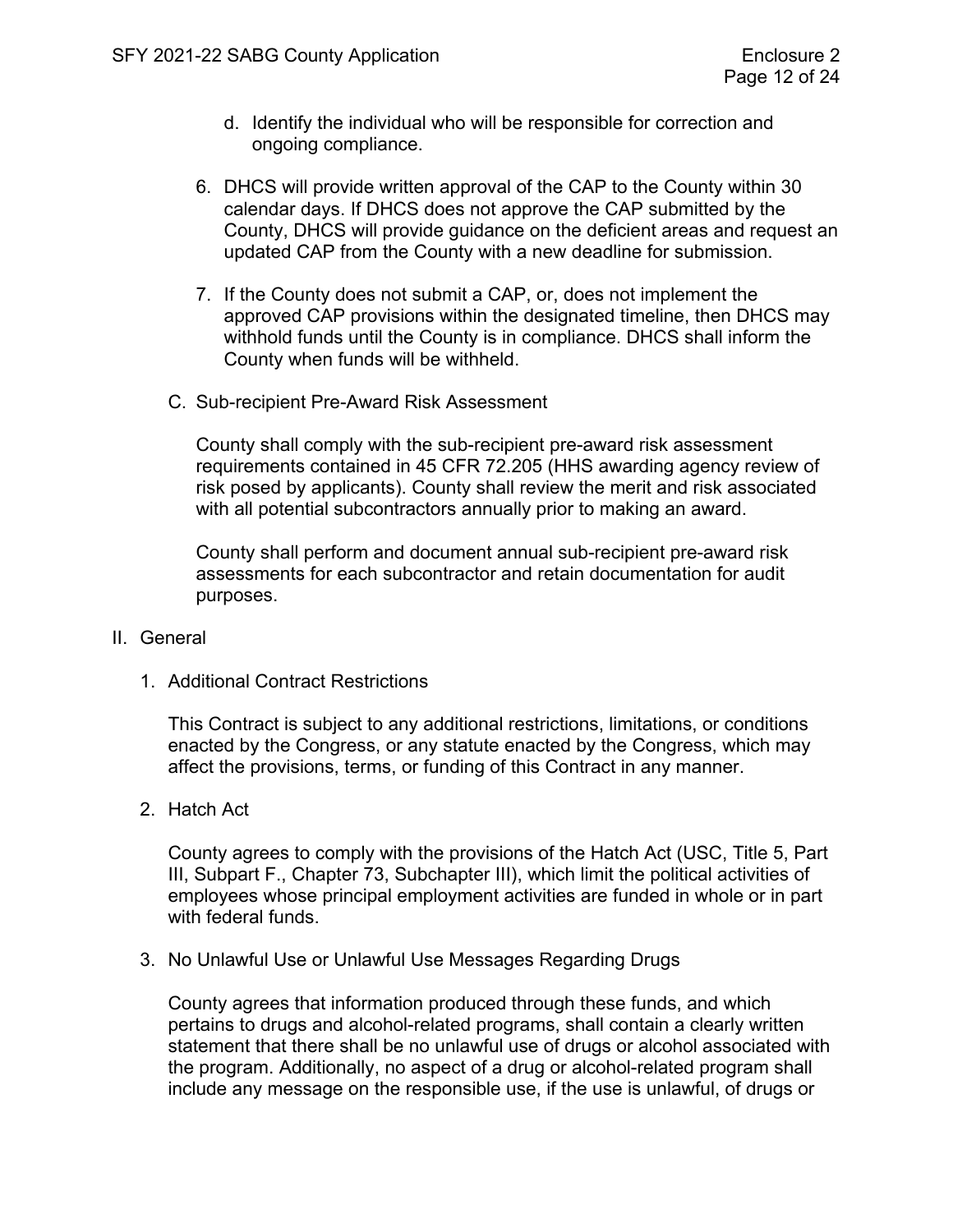alcohol (HSC, Division 10.7, Chapter 1429, Sections 11999-11999.3). By signing this Enclosure, County agrees that it will enforce, and will require its subcontractors to enforce, these requirements.

4. Limitation on Use of Funds for Promotion of Legalization of Controlled **Substances** 

None of the funds made available through this Contract may be used for any activity that promotes the legalization of any drug or other substance included in Schedule I of Section 202 of the Controlled Substances Act (21 USC 812).

5. Debarment and Suspension

County shall not subcontract with or employ any party listed on the government wide exclusions in the System for Award Management (SAM), in accordance with the OMB guidelines at 2 CFR 180 that implement Executive Orders 12549 (3 CFR part 1986 Comp. p. 189) and 12689 (3 CFR part 1989., p. 235), "Debarment and Suspension." SAM exclusions contain the names of parties debarred, suspended, or otherwise excluded by agencies, as well as parties declared ineligible under statutory or regulatory authority other than Executive Order 12549.

The County shall advise all subcontractors of their obligation to comply with applicable federal debarment and suspension regulations, in addition to the requirements set forth in 42 CFR Part 1001.

If a County subcontracts or employs an excluded party, DHCS has the right to withhold payments, disallow costs, or issue a CAP, as appropriate, pursuant to HSC Code 11817.8(h).

6. Restriction on Distribution of Sterile Needles

No SABG funds made available through this Contract shall be used to carry out any program that includes the distribution of sterile needles or syringes for the hypodermic injection of any illegal drug unless DHCS chooses to implement a demonstration syringe services program for injecting drug users.

7. Health Insurance Portability and Accountability Act (HIPAA) of 1996

All work performed under this Contract is subject to HIPAA, County shall perform the work in compliance with all applicable provisions of HIPAA. As identified in Exhibit E, DHCS and County shall cooperate to assure mutual agreement as to those transactions between them, to which this provision applies. Refer to Exhibit E for additional information.

A. Trading Partner Requirements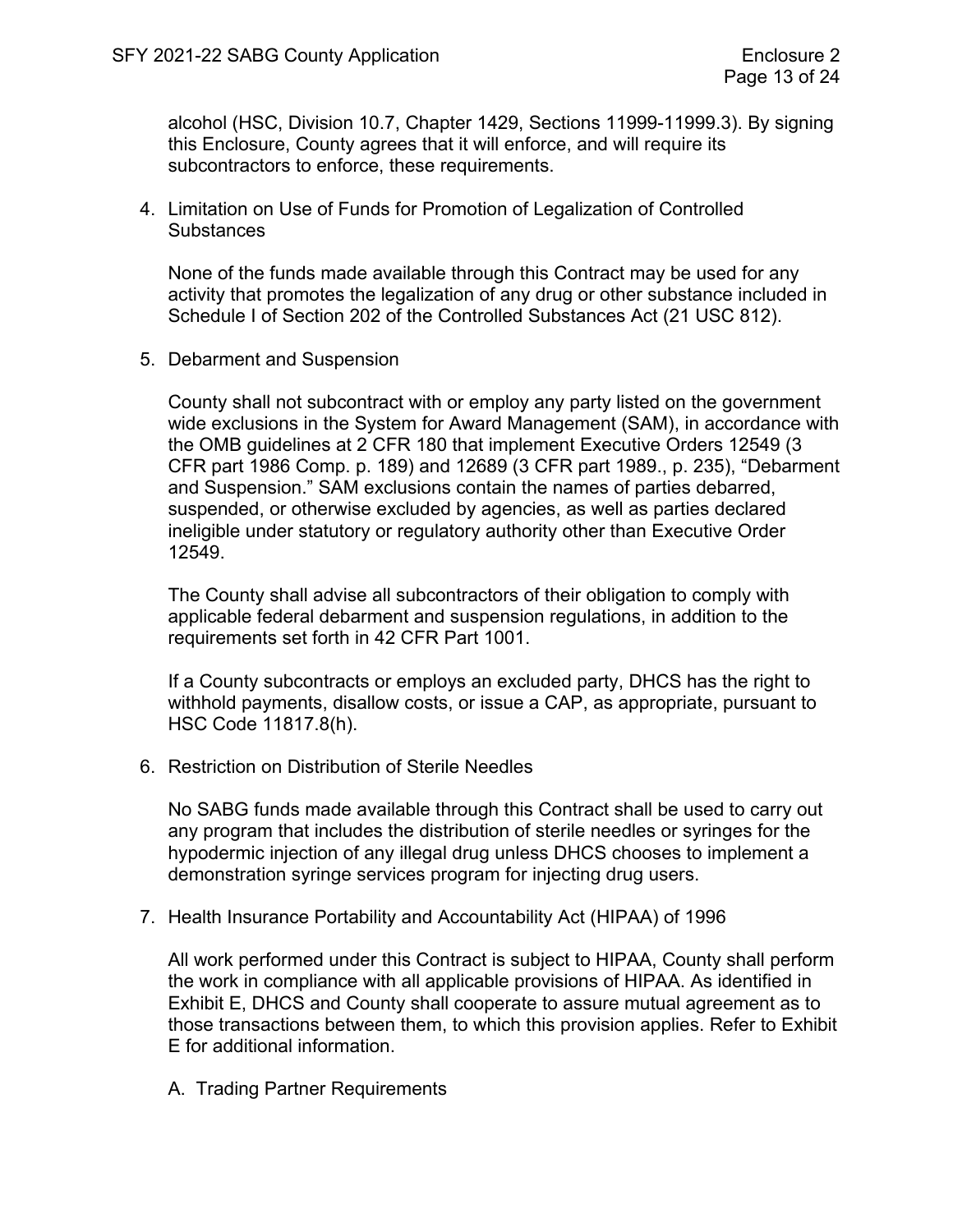- 1. No Changes. County hereby agrees that for the personal health information (Information), it will not change any definition, data condition or use of a data element or segment as proscribed in the Federal Health and Human Services (HHS) Transaction Standard Regulation (45 CFR 162.915 (a)).
- 2. No Additions. County hereby agrees that for the Information, it will not add any data elements or segments to the maximum data set as proscribed in the HHS Transaction Standard Regulation (45 CFR 162.915 (b)).
- 3. No Unauthorized Uses. County hereby agrees that for the Information, it will not use any code or data elements that either are marked "not used" in the HHS Transaction's Implementation specification or are not in the HHS Transaction Standard's implementation specifications (45 CFR 162.915 (c)).
- 4. No Changes to Meaning or Intent. County hereby agrees that for the Information, it will not change the meaning or intent of any of the HHS Transaction Standard's implementation specification (45 CFR 162.915 (d)).
- B. Concurrence for Test Modifications to HHS Transaction Standards

County agrees and understands that there exists the possibility that DHCS or others may request an extension from the uses of a standard in the HHS Transaction Standards. If this occurs, County agrees that it will participate in such test modifications.

C. Adequate Testing

County is responsible to adequately test all business rules appropriate to their types and specialties. If the County is acting as a clearinghouse for enrolled providers, County has obligations to adequately test all business rules appropriate to each and every provider type and specialty for which they provide clearinghouse services.

D. Deficiencies

County agrees to correct transactions, errors, or deficiencies identified by DHCS, and transactions errors or deficiencies identified by an enrolled provider if the County is acting as a clearinghouse for that provider. When County is a clearinghouse, County agrees to properly communicate deficiencies and other pertinent information regarding electronic transactions to enrolled providers for which they provide clearinghouse services.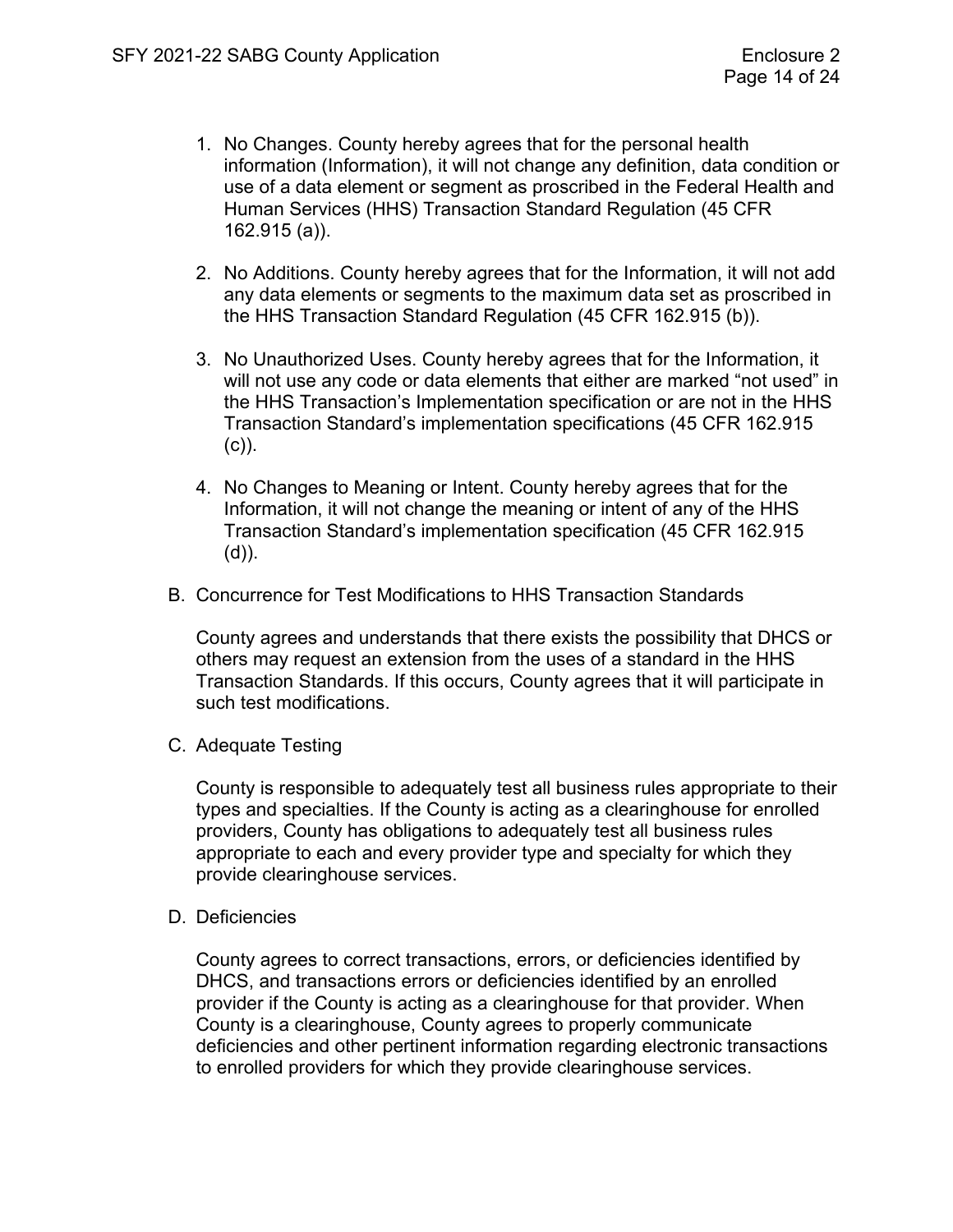E. Code Set Retention

Both parties understand and agree to keep open code sets being processed or used in this Contract for at least the current billing period or any appeal period, whichever is longer.

F. Data Transmission Log

Both parties shall establish and maintain a Data Transmission Log which shall record any and all Data Transmissions taking place between the Parties during the term of this Contract. Each party will take necessary and reasonable steps to ensure that such Data Transmission Logs constitute a current, accurate, complete, and unaltered record of any and all Data Transmissions between the parties, and shall be retained by each Party for no less than twenty-four (24) months following the date of the Data Transmission. The Data Transmission Log may be maintained on computer media or other suitable means provided that, if it is necessary to do so, the information contained in the Data Transmission Log may be retrieved in a timely manner and presented in readable form.

8. Nondiscrimination and Institutional Safeguards for Religious Providers

County shall establish such processes and procedures as necessary to comply with the provisions of USC, Title 42, Section 300x-65 and CFR, Title 42, Part 54.

9. Counselor Certification

Any counselor or registrant providing intake, assessment of need for services, treatment or recovery planning, individual or group counseling to participants, patients, or residents in a DHCS licensed or certified program is required to be registered or certified as defined in CCR, Title 9, Division 4, Chapter 8.

10.Cultural and Linguistic Proficiency

To ensure equal access to quality care by diverse populations, each service provider receiving funds from this Contract shall adopt the Federal Office of Minority Health Culturally and Linguistically Appropriate Service (CLAS) national standards as outlined online at: <https://minorityhealth.hhs.gov/omh/browse.aspx?lvl=2&lvlid=53>

11.Intravenous Drug Use (IVDU) Treatment

County shall ensure that individuals in need of IVDU treatment shall be encouraged to undergo AOD treatment (42 USC 300x-23 (45 CFR 96.126(e)).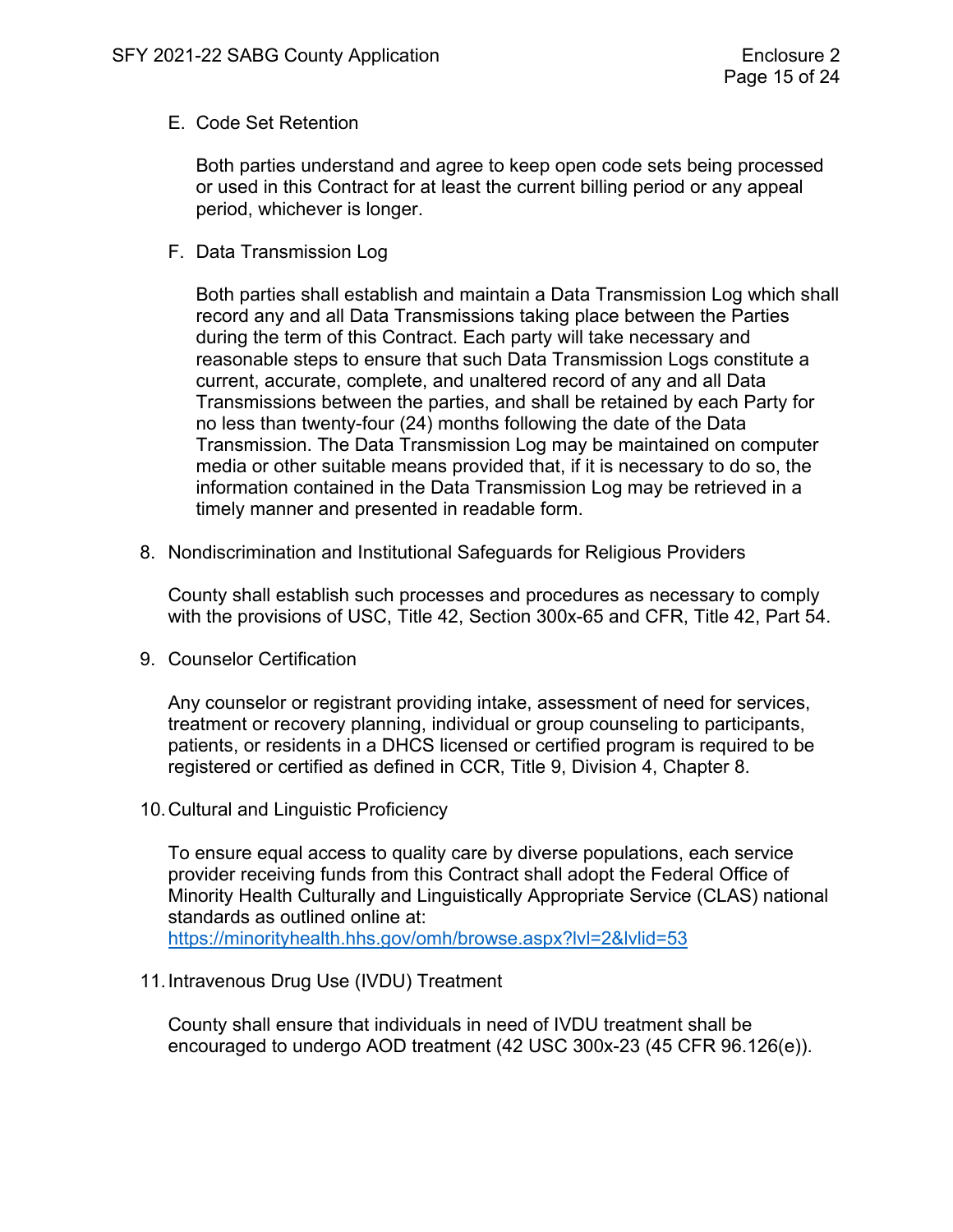12.Tuberculosis Treatment

County shall ensure the following related to Tuberculosis (TB):

- A. Routinely make available TB services to each individual receiving treatment for AOD use and/or abuse.
- B. Reduce barriers to patients' accepting TB treatment.
- C. Develop strategies to improve follow-up monitoring, particularly after patients leave treatment, by disseminating information through educational bulletins and technical assistance.
- 13.Trafficking Victims Protection Act of 2000

County and its subcontractors that provide services covered by this Contract shall comply with the Trafficking Victims Protection Act of 2000 (USC, Title 22, Chapter 78, Section 7104) as amended by section 1702 of Pub. L. 112-239.

14.Tribal Communities and Organizations

County shall regularly review population information available through Census, compare to information obtained in the California Outcome Measurement System for Treatment (CalOMS-Tx) to determine whether the population is being reached, and survey Tribal representatives for insight in potential barriers to the substance use service needs of the American Indian/Alaskan Native (AI/AN) population within the County geographic area. Contractor shall also engage in regular and meaningful consultation and collaboration with elected officials of the tribe, Rancheria, or their designee for the purpose of identifying issues/barriers to service delivery and improvement of the quality, effectiveness, and accessibility of services available to AI/AN communities within the County.

15.Participation of County Behavioral Health Director's Association of California

The County AOD Program Administrator shall participate and represent the County in meetings of the County Behavioral Health Director's Association of California for the purposes of representing the counties in their relationship with DHCS with respect to policies, standards, and administration for AOD abuse services.

The County AOD Program Administrator shall attend any special meetings called by the Director of DHCS. Participation and representation shall also be provided by the County Behavioral Health Director's Association of California.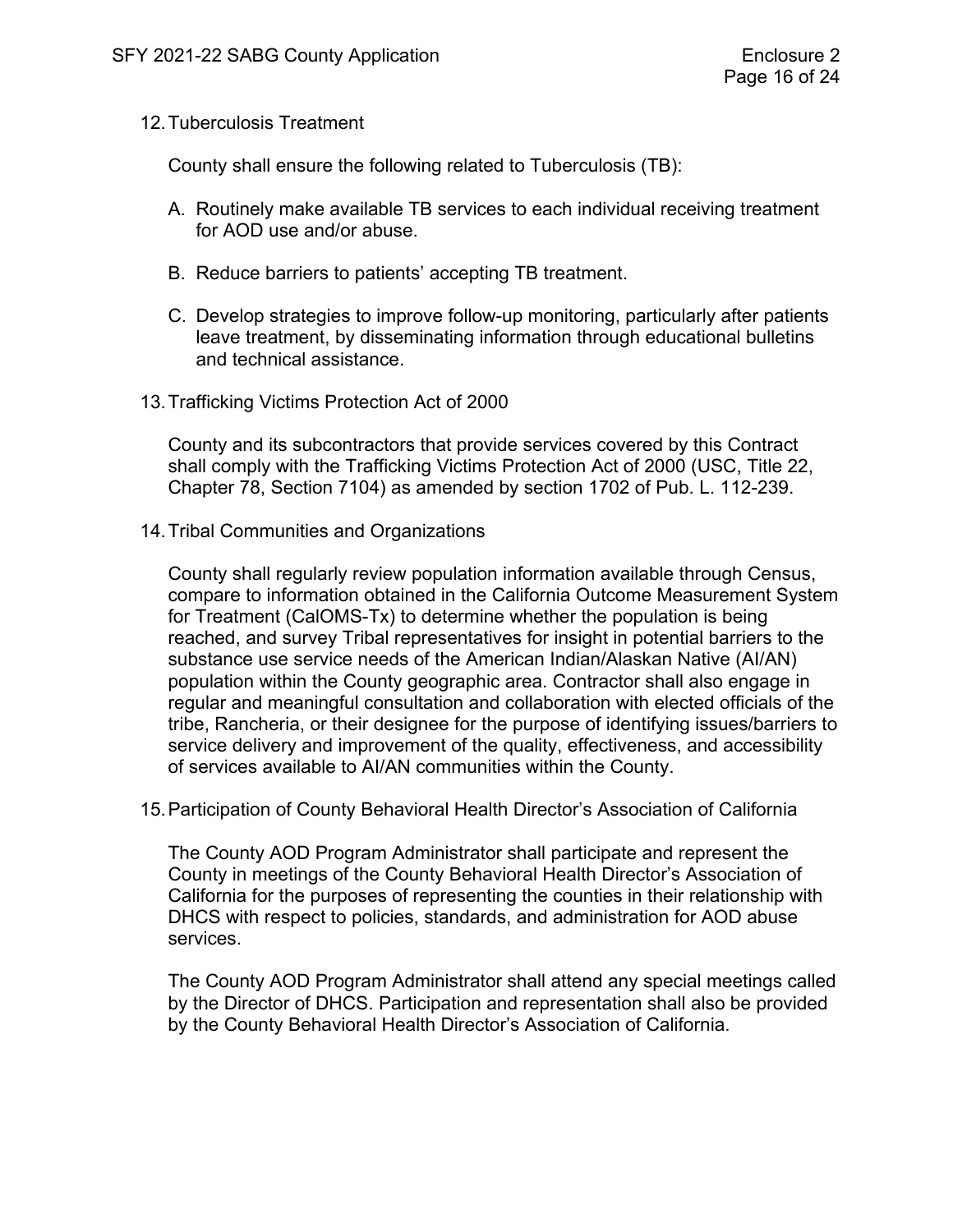16.Youth Treatment Guidelines

County must comply with DHCS guidelines in developing and implementing youth treatment programs funded under this Enclosure, until new Youth Treatment Guidelines are established and adopted. Youth Treatment Guidelines are posted online at: [https://www.dhcs.ca.gov/provgovpart/Pages/Youth-Services.aspx](https://gcc02.safelinks.protection.outlook.com/?url=https%3A%2F%2Fwww.dhcs.ca.gov%2Fprovgovpart%2FPages%2FYouth-Services.aspx&data=04%7C01%7CRobert.Bell%40dhcs.ca.gov%7Cf54813eaf8924a50d24d08d8eb0282bb%7C265c2dcd2a6e43aab2e826421a8c8526%7C0%7C0%7C637517743330727941%7CUnknown%7CTWFpbGZsb3d8eyJWIjoiMC4wLjAwMDAiLCJQIjoiV2luMzIiLCJBTiI6Ik1haWwiLCJXVCI6Mn0%3D%7C1000&sdata=3OJW11KmIidlSqPpQJl0brovWk5ZVyq82lPl7yrcbJ4%3D&reserved=0)

17.Byrd Anti-Lobbying Amendment (31 USC 1352)

County certifies that it will not and has not used Federal appropriated funds to pay any person or organization for influencing or attempting to influence an officer or employee of any agency, a member of Congress, officer or employee of Congress, or an employee of a member of Congress in connection with obtaining any Federal contract, grant or any other award covered by 31 USC 1352. County shall also disclose to DHCS any lobbying with non-Federal funds that takes place in connection with obtaining any Federal award.

18.Nondiscrimination in Employment and Services

County certifies that under the laws of the United States and the State of California, County will not unlawfully discriminate against any person.

- 19.Federal Law Requirements:
	- A. Title VI of the Civil Rights Act of 1964, Section 2000d, as amended, prohibiting discrimination based on race, color, or national origin in federallyfunded programs.
	- B. Title VIII of the Civil Rights Act of 1968 (42 USC 3601 et seq.) prohibiting discrimination on the basis of race, color, religion, sex, handicap, familial status or national origin in the sale or rental of housing.
	- C. Age Discrimination Act of 1975 (45 CFR Part 90), as amended 42 USC Sections 6101 – 6107), which prohibits discrimination on the basis of age.
	- D. Age Discrimination in Employment Act (29 CFR Part 1625).
	- E. Title I of the Americans with Disabilities Act (29 CFR Part 1630) prohibiting discrimination against the disabled in employment.
	- F. Title II of the Americans with Disabilities Act (28 CFR Part 35) prohibiting discrimination against the disabled by public entities.
	- G. Title III of the Americans with Disabilities Act (28 CFR Part 36) regarding access.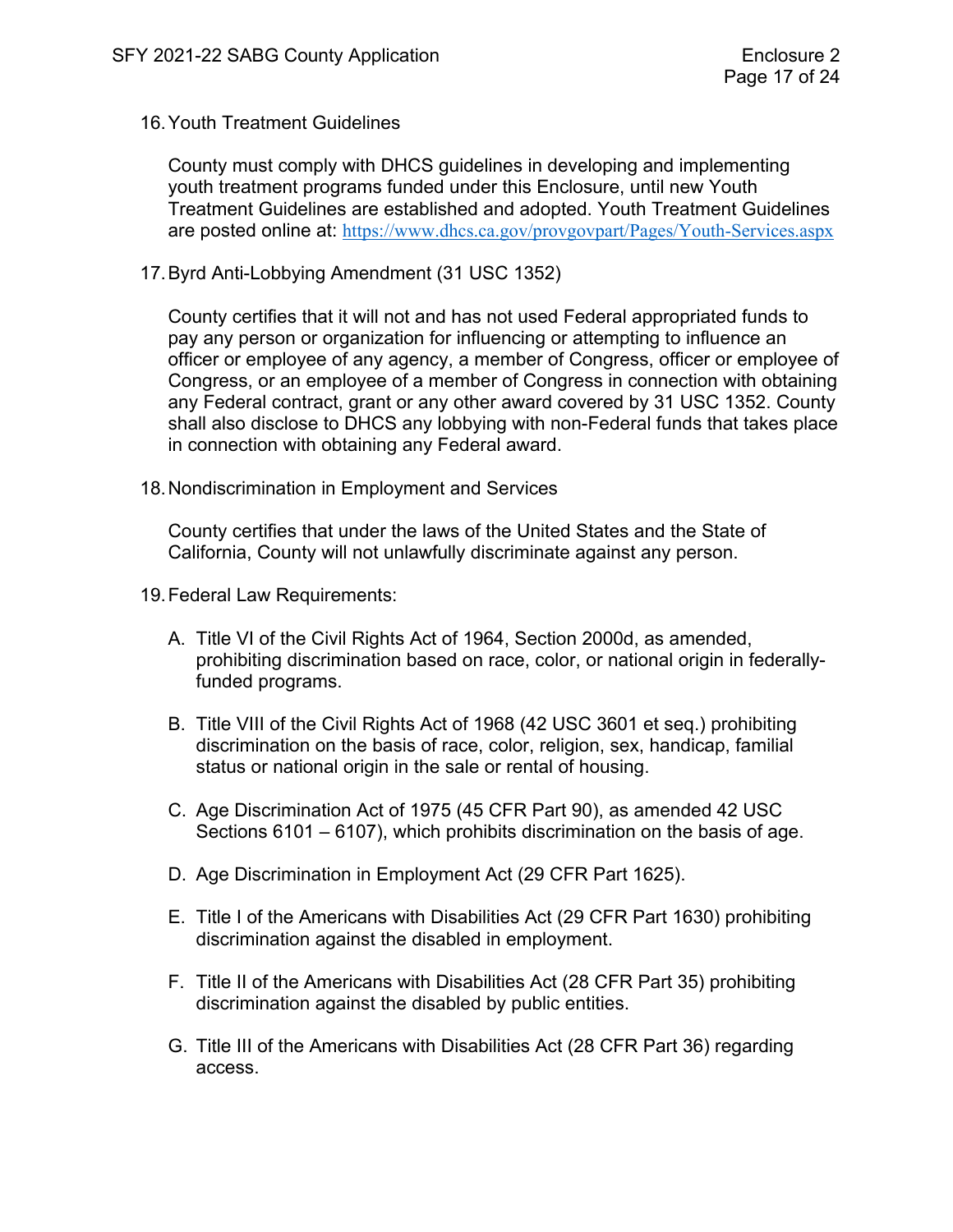- H. Section 504 of the Rehabilitation Act of 1973, as amended (29 USC Section 794), prohibiting discrimination on the basis of individuals with disabilities.
- I. Executive Order 11246 (42 USC 2000(e) et seq. and 41 CFR Part 60) regarding nondiscrimination in employment under federal contracts and construction contracts greater than \$10,000 funded by federal financial assistance.
- J. Executive Order 13166 (67 FR 41455) to improve access to federal services for those with limited English proficiency.
- K. The Drug Abuse Office and Treatment Act of 1972, as amended, relating to nondiscrimination on the basis of drug abuse.
- L. Confidentiality of Alcohol and Drug Abuse Patient Records (42 CFR Part 2, Subparts  $A - E$ ).

20.State Law Requirements:

- A. Fair Employment and Housing Act (Government Code Section 12900 et seq.) and the applicable regulations promulgated thereunder (2 CCR 7285.0 et seq.).
- B. Title 2, Division 3, Article 9.5 of the Government Code, commencing with Section 11135.
- C. Title 9, Division 4, Chapter 8 of the CCR, commencing with Section 13000.
- D. No federal funds shall be used by the County or its subcontractors for sectarian worship, instruction, or proselytization. No federal funds shall be used by the County or its subcontractors to provide direct, immediate, or substantial support to any religious activity.
- 21.Additional Contract Restrictions
	- A. Noncompliance with the requirements of nondiscrimination in services shall constitute grounds for DHCS to withhold payments under this Contract or terminate all, or any type, of funding provided hereunder.
	- B. This Contract is subject to any additional restrictions, limitations, or conditions enacted by the federal or state governments that affect the provisions, terms, or funding of this Contract in any manner.
- 22.Information Access for Individuals with Limited English Proficiency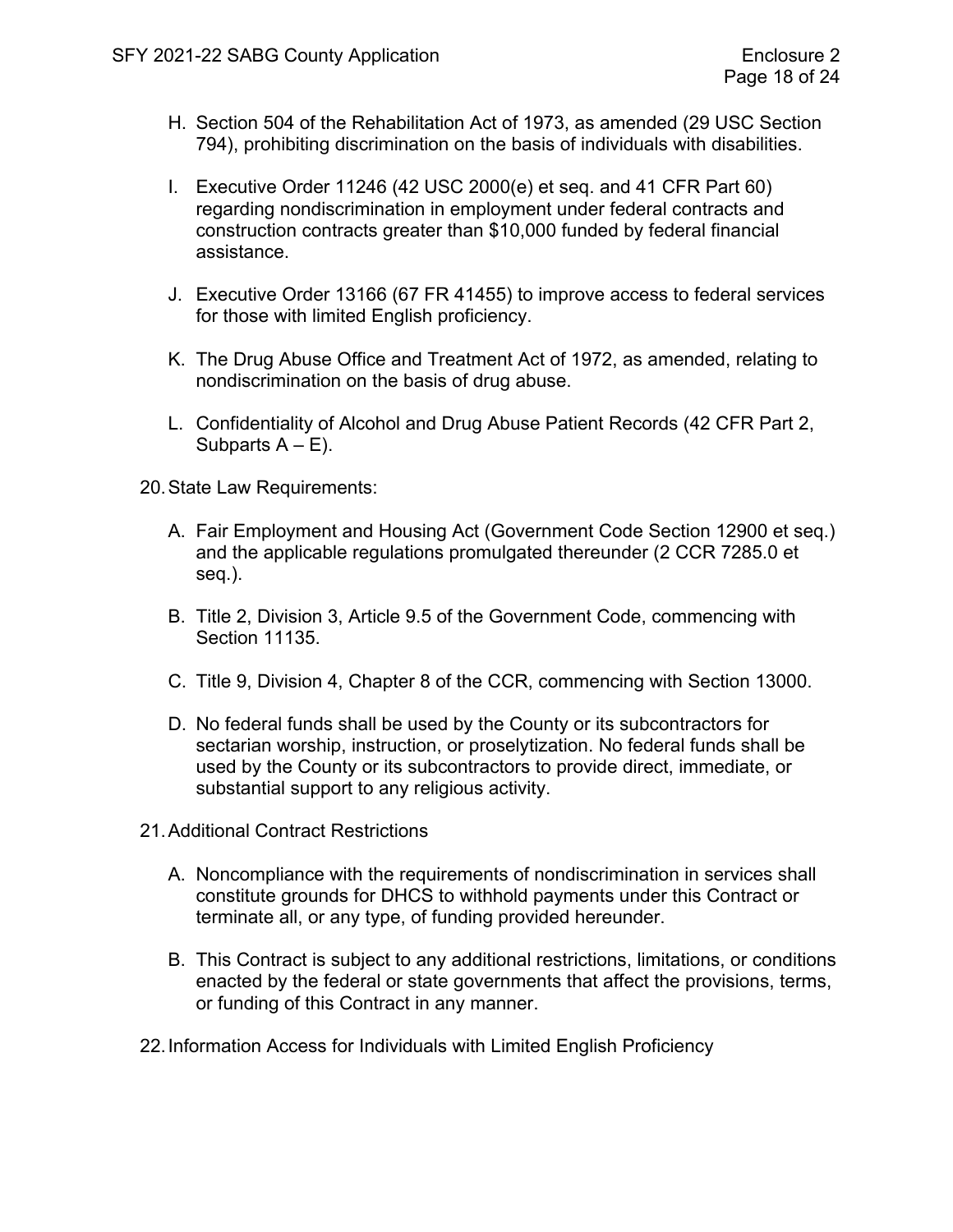- A. County shall comply with all applicable provisions of the Dymally-Alatorre Bilingual Services Act (Government Code sections 7290-7299.8) regarding access to materials that explain services available to the public as well as providing language interpretation services.
- B. County shall comply with the applicable provisions of Section 1557 of the Affordable Care Act (45 CFR Part 92), including, but not limited to, 45 CFR 92.201, when providing access to: (a) materials explaining services available to the public, (b) language assistance, (c) language interpreter and translation services, or (d) video remote language interpreting services.
- 23.Subcontract Provisions

County shall include all of the foregoing Part II general provisions in all of its subcontracts.

III. Reporting Requirements

County agrees that DHCS has the right to withhold payments until County has submitted any required data and reports to DHCS.

- 1. The County shall complete the following:
	- A. SABG Invoice.

DHCS will distribute updated SABG Invoice Templates, instructions and tools to Counties via email at least 30 days prior to the end of each quarter throughout the state fiscal year (SFY). The Contractor shall complete the SABG Invoice accurately reflecting the County's actual expenditures during the quarter identified on the template, sign the certification, and submit a PDF version of the signed SABG Invoice to DHCS' [SABG@dhcs.ca.gov.](mailto:SABG@dhcs.ca.gov) The Contractor shall submit a SABG Invoice no later than 45 days after the end of each quarter.

B. SABG Quarterly Ledger Detail

DHCS will distribute updated SABG General Ledger Templates, instructions, and tools to Counties via email at least 30 days prior to the end of each quarter throughout the SFY. The Contractor shall complete the SABG General Ledger Template accurately, providing the requested information to support the SABG Invoice totals, and submit an EXCEL version of the SABG General Ledger to DHCS' [SABG@dhcs.ca.gov.](mailto:SABG@dhcs.ca.gov) The Contractor shall submit a SABG General Ledger no later than 45 days after the end of each quarter.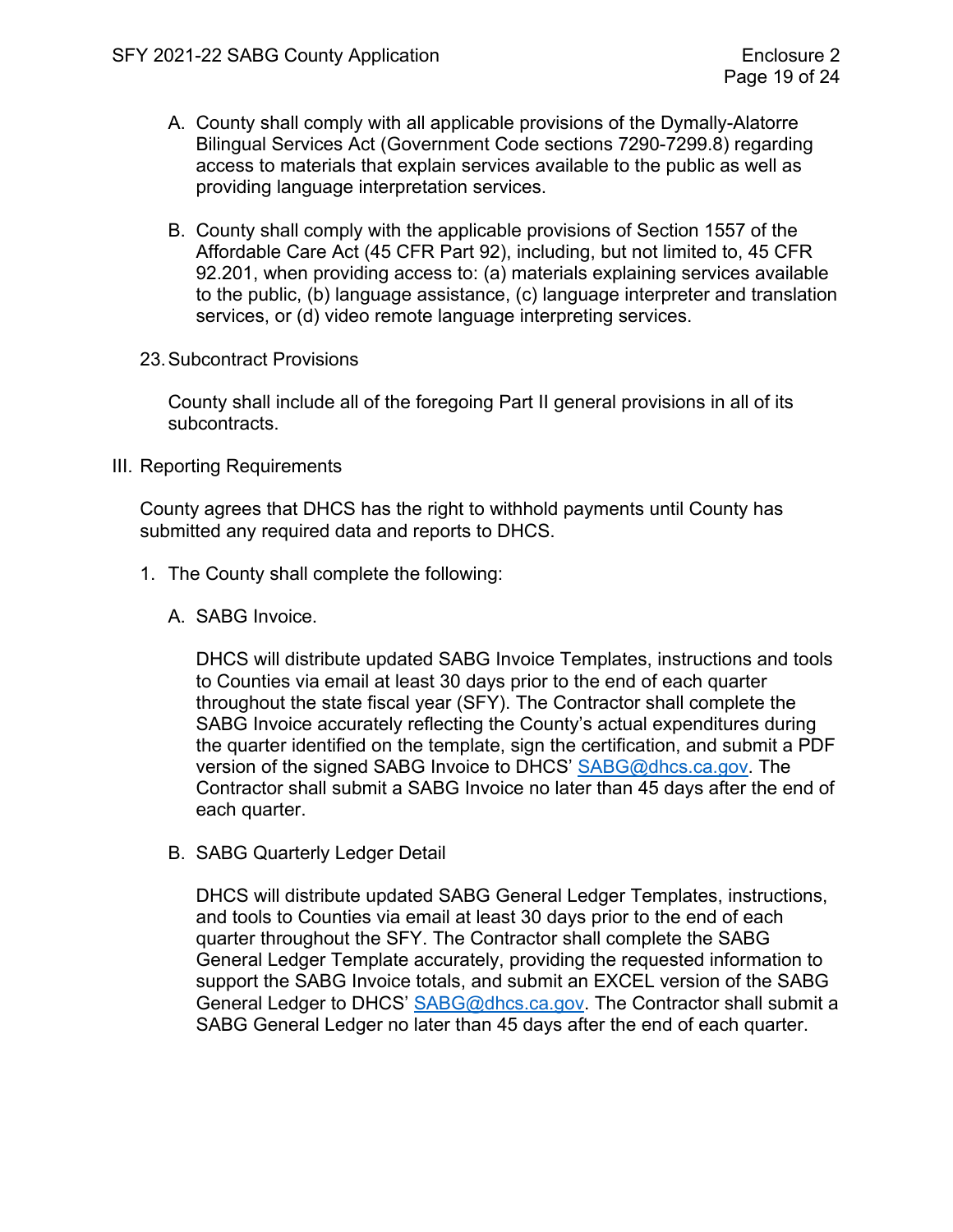2. California Outcomes Measurement System for Treatment (CalOMS-Tx)

The CalOMS-Tx business rules and requirements are:

- A. County shall internally comply with the CalOMS-Tx data collection system requirements for submission of CalOMS-Tx data or contract with a software vendor that does. If applicable, a Business Associate Agreement (BAA) shall be established between the County and the software vendor, and the BAA shall state that DHCS is allowed to return the processed CalOMS-Tx data to the vendor that supplied the data to DHCS.
- B. County shall conduct information technology (IT) systems testing and pass State certification testing before commencing submission of CalOMS-Tx data. If the County subcontracts with a vendor for IT services, County is responsible for ensuring that the subcontracted IT system is tested and certified by the DHCS prior to submitting CalOMS-Tx data. If County changes or modifies the CalOMS-Tx IT system, then County shall re-test and pass state re-certification prior to submitting data from the new or modified system.
- C. Electronic submission of CalOMS-Tx data shall be submitted by County within 45 days from the end of the last day of the report month.
- D. County shall comply with data collection and reporting requirements established by the DHCS CalOMS-Tx Data Collection Guide [\(https://www.dhcs.ca.gov/provgovpart/Pages/CalOMS-Treatment.aspx\)](https://www.dhcs.ca.gov/provgovpart/Pages/CalOMS-Treatment.aspx) and all former Department of Alcohol and Drug Programs Bulletins and DHCS Information Notices relevant to CalOMS Tx data collection.
- E. County shall submit CalOMS-Tx admission, discharge, annual update, resubmissions of records containing errors or in need of correction, and "provider no activity" report records in an electronic format approved by DHCS.
- F. County shall comply with the CalOMS-Tx Data Compliance Standards established by DHCS for reporting data content, data quality, data completeness, reporting frequency, reporting deadlines, and reporting method, as identified online at: <https://www.dhcs.ca.gov/provgovpart/Pages/CalOMS-Treatment.aspx>
- G. County shall participate in CalOMS-Tx informational meetings, trainings, and conference calls. County staff responsible for CalOMS-Tx data entry must have sufficient knowledge of the CalOMS-Tx Data Quality Standards. All new CalOMS-Tx users, whether employed by the County or its subcontractors, shall participate in CalOMS-Tx trainings prior to inputting data into the system.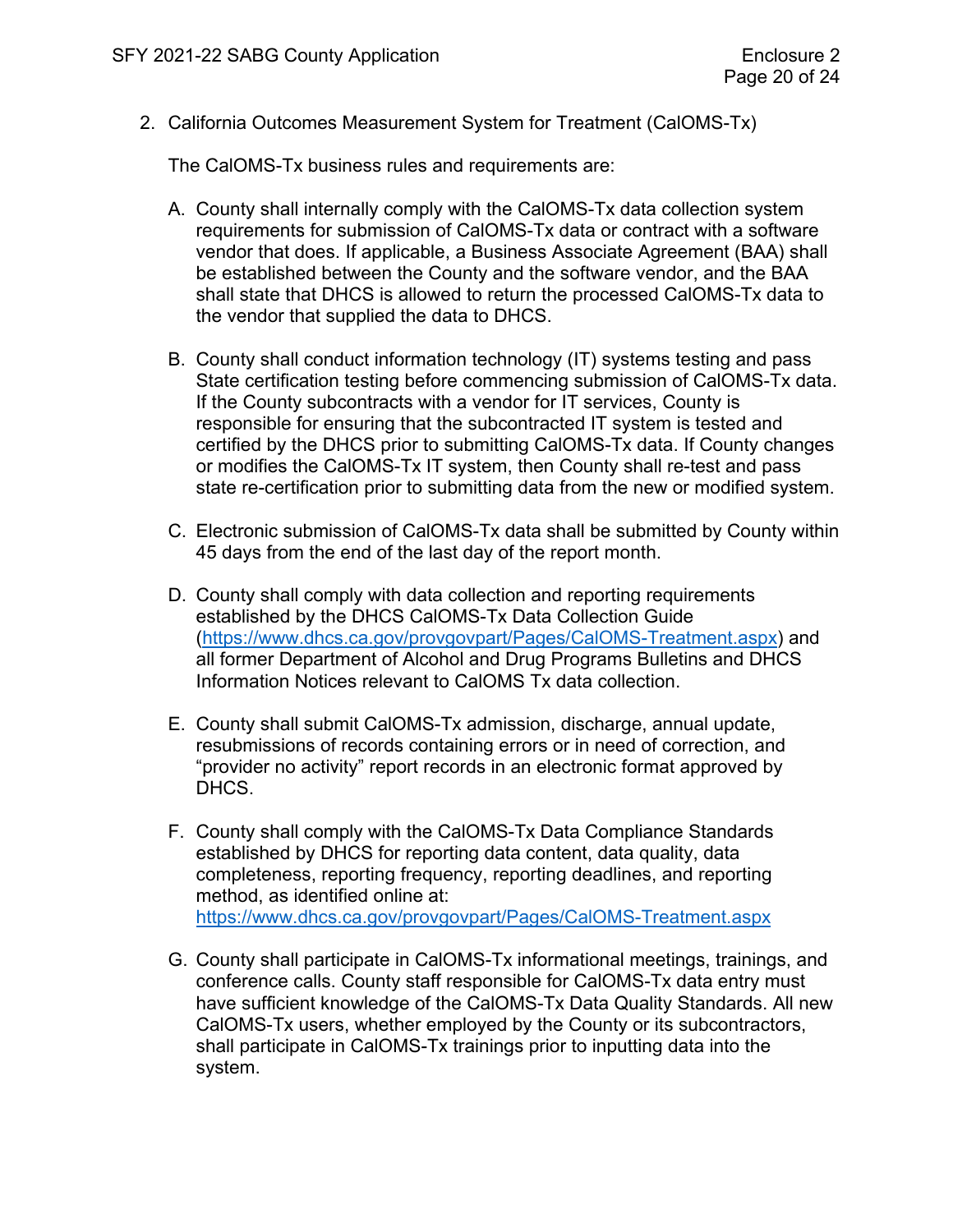- H. County shall implement and maintain a system that complies with the CalOMS-Tx data collection system requirement for electronic submission of CalOMS-Tx data.
- I. County shall meet the requirements as identified in Exhibit E, Privacy and Information Security Provisions.
- 3. Primary Prevention Substance Use Disorder Data Service

The Primary Prevention Substance Use Disorder Data Service (PPSDS) business rules and requirements are:

- A. Contractors and/or subcontractors receiving SABG Primary Prevention Set-Aside funding shall input planning, service/activity and evaluation data into the service. When submitting data, County shall comply with the DHCS PPSDS Data Entry User Guide and the PPSDS Data Quality Standards. [\(http://www.dhcs.ca.gov/provgovpart/Documents/Substance%20Use%20Diso](http://www.dhcs.ca.gov/provgovpart/Documents/Substance%20Use%20Disorder-PPFD/PPSDS_Data_Quality_Standards.pdf) [rder-PPFD/PPSDS\\_Data\\_Quality\\_Standards.pdf\)](http://www.dhcs.ca.gov/provgovpart/Documents/Substance%20Use%20Disorder-PPFD/PPSDS_Data_Quality_Standards.pdf).
- B. County shall enter all data for each month no later than the  $10<sup>th</sup>$  day of the following month.
- C. County shall review and verify all data input into the PPSDS meets the DHCS PPSDS Data Entry User Guide and the DHCS Data Quality Standards. Counties shall adhere to the DHCS PPSDS Quarterly Data Review Requirements for Counties.
- D. If County cannot meet the established due dates, a written request for an extension shall be submitted to DHCS Prevention Analyst 10 calendar days prior to the due date and must identify the proposed new due date. Note that extensions will only be granted due to system or service failure or other extraordinary circumstances.
- E. In order to ensure that all persons responsible for prevention data entry have sufficient knowledge of the PPSDS Data Quality Standards, all new users of the service, whether employed by the County or its subcontractors, shall participate in PPSDS training prior to inputting any data.
- 4. System Failures and County Obligations Regarding CalOMS-Tx and PPSDS Reporting Requirements
	- A. If the County experiences system or service failure or other extraordinary circumstances of CalOMS-Tx, County shall report the problem in writing by secure, encrypted e-mail to DHCS at: [ITServiceDesk@dhcs.ca.gov.](mailto:ITServiceDesk@dhcs.ca.gov)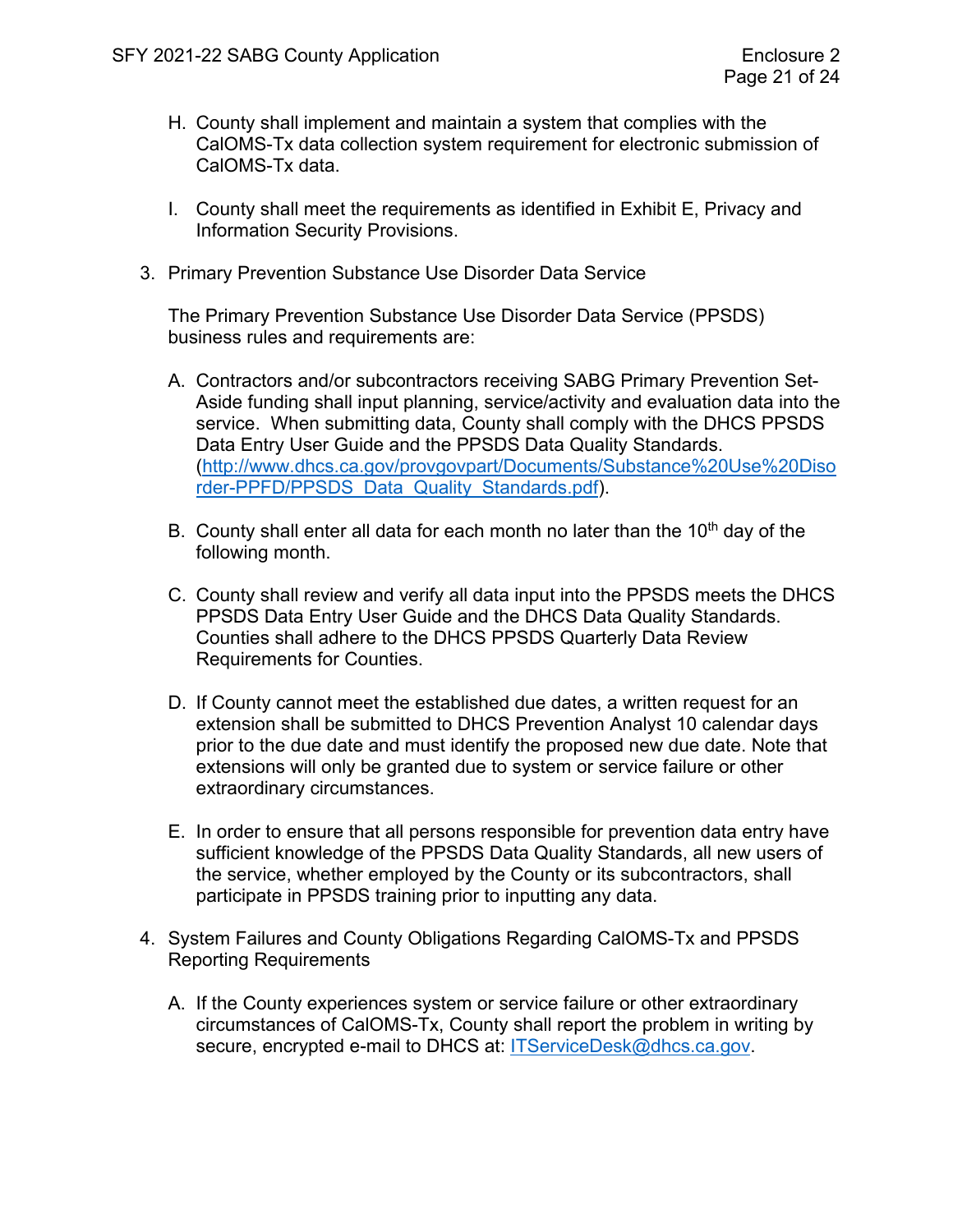- B. If the County is unable to submit CalOMS-Tx data due to system or service failure or other extraordinary circumstance, a written notice shall be submitted prior to the data submission deadline at: [SUDCalomssupport@dhcs.ca.gov.](mailto:SUDCalomssupport@dhcs.ca.gov) The written notice shall include a remediation plan that is subject to review and approval by DHCS. A grace period of up to 60 days may be granted, at the State's sole discretion, for the County to resolve the problem before SABG payments are withheld.
- C. If the County experiences system or service failure or other extraordinary circumstances of PPSDS, the County shall report the problem to the PPSDS Help Desk at (916) 552-8933 or [PrimaryPvSUDData@dhcs.ca.gov.](mailto:PrimaryPvSUDData@dhcs.ca.gov)
- D. If the County is unable to submit PPSDS data due to system or service failure or other extraordinary circumstance, a written notice shall be submitted to the assigned DHCS Prevention Analyst prior to the data submission deadline and must identify the proposed new due date.
- E. If DHCS experiences system or service failure, no penalties will be assessed to the County for late data submission.
- F. County shall comply with the treatment and prevention data quality standards established by DHCS. Failure to meet these standards on an ongoing basis may result in withholding SABG funds.
- G. If the County submits data after the established deadlines, due to a delay or problem, County is still responsible for collecting and reporting data from time of delay or problem.
- 5. Drug and Alcohol Treatment Access Report (DATAR)

The DATAR business rules and requirements are:

- A. The County shall be responsible for ensuring that the County-operated treatment services and all treatment providers, with whom County makes a contract or otherwise pays for the services, submit a monthly DATAR report in an electronic copy format as provided by DHCS.
- B. The County shall ensure that treatment providers who reach or exceed 90 percent of their dedicated capacity, report this information to [DHCSOWPS@dhcs.ca.gov](mailto:DHCSOWPS@dhcs.ca.gov) within seven days of reaching capacity.
- C. The County shall ensure that all DATAR reports are submitted by either County-operated treatment services and by each subcontracted treatment provider to DHCS by the 10th of the month following the report activity month.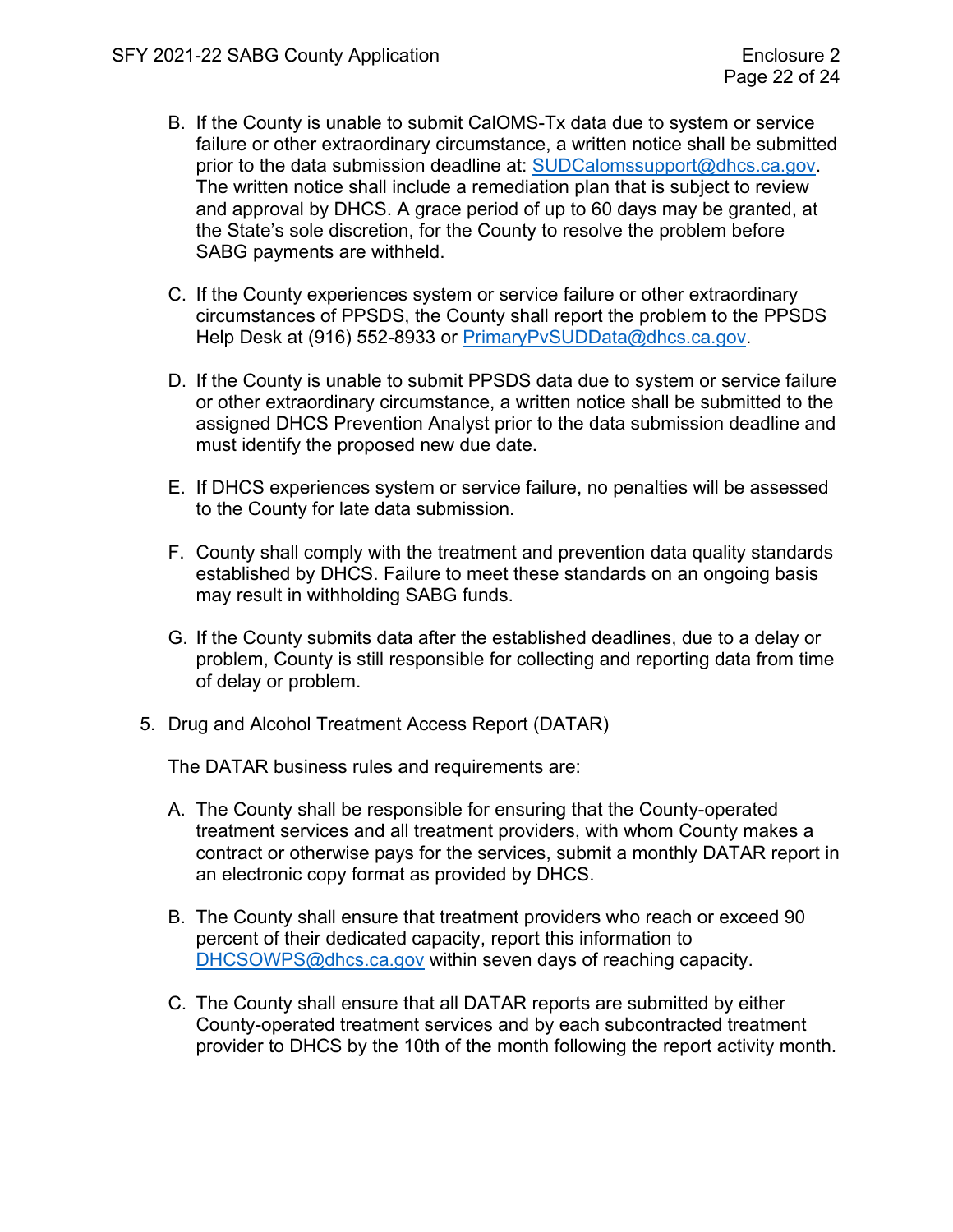- D. The County shall ensure that all applicable providers are enrolled in DHCS' web-based DATARWeb program for submission of data, accessible on the DHCS website when executing the subcontract.
- E. If the County or its subcontractor experiences system or service failure or other extraordinary circumstances that affect its ability to timely submit a monthly DATAR report, and/or to meet data compliance requirements, the County shall report the problem in writing by secure, encrypted e-mail to DHCS at: [ITServiceDesk@dhcs.ca.gov](mailto:ITServiceDesk@dhcs.ca.gov) before the established data submission deadlines. The written notice shall include a CAP that is subject to review and approval by DHCS. A grace period of up to 60 days may be granted, at DHCS' sole discretion, for the County to resolve the problem before SABG payments are withheld pursuant to 45 CFR Section 75.371 and HSC Section 11817.8.
- F. If DHCS experiences system or service failure, no penalties will be assessed to County for late data submission.
- G. The County shall be considered compliant if a minimum of 95 percent of required DATAR reports from the County's treatment providers are received by the due date.
- 6. Charitable Choice

County shall document the total number of referrals necessitated by religious objection to other alternative SUD providers. The County shall annually submit this information to DHCS by e-mail at [CharitableChoice@dhcs.ca.gov](mailto:CharitableChoice@dhcs.ca.gov) by October 1st. The annual submission shall contain all substantive information required by DHCS and be formatted in a manner prescribed by DHCS.

7. Master Provider File (MPF) Documentation Requirements

The Department shall generate a County MPF Report for the County on the last day of each month and shall send the report to the County. The County shall review the County MPF Report and confirm whether the information, including the contract status and identification information for each provider listed in the County MPF Report, is accurate and up to date.

If any information contained in the County MPF Report is inaccurate or has changed, County shall send a written notification to the MPF mailbox at: [DHCSMPF@dhcs.ca.gov](mailto:DHCSMPF@dhcs.ca.gov) within five business days of the Department's issuance of the County MPF report.

If a Non-DMC provider's information is not accurate or has changed, the County shall submit the "Existing Provider Information Update/Change Form" to the MPF